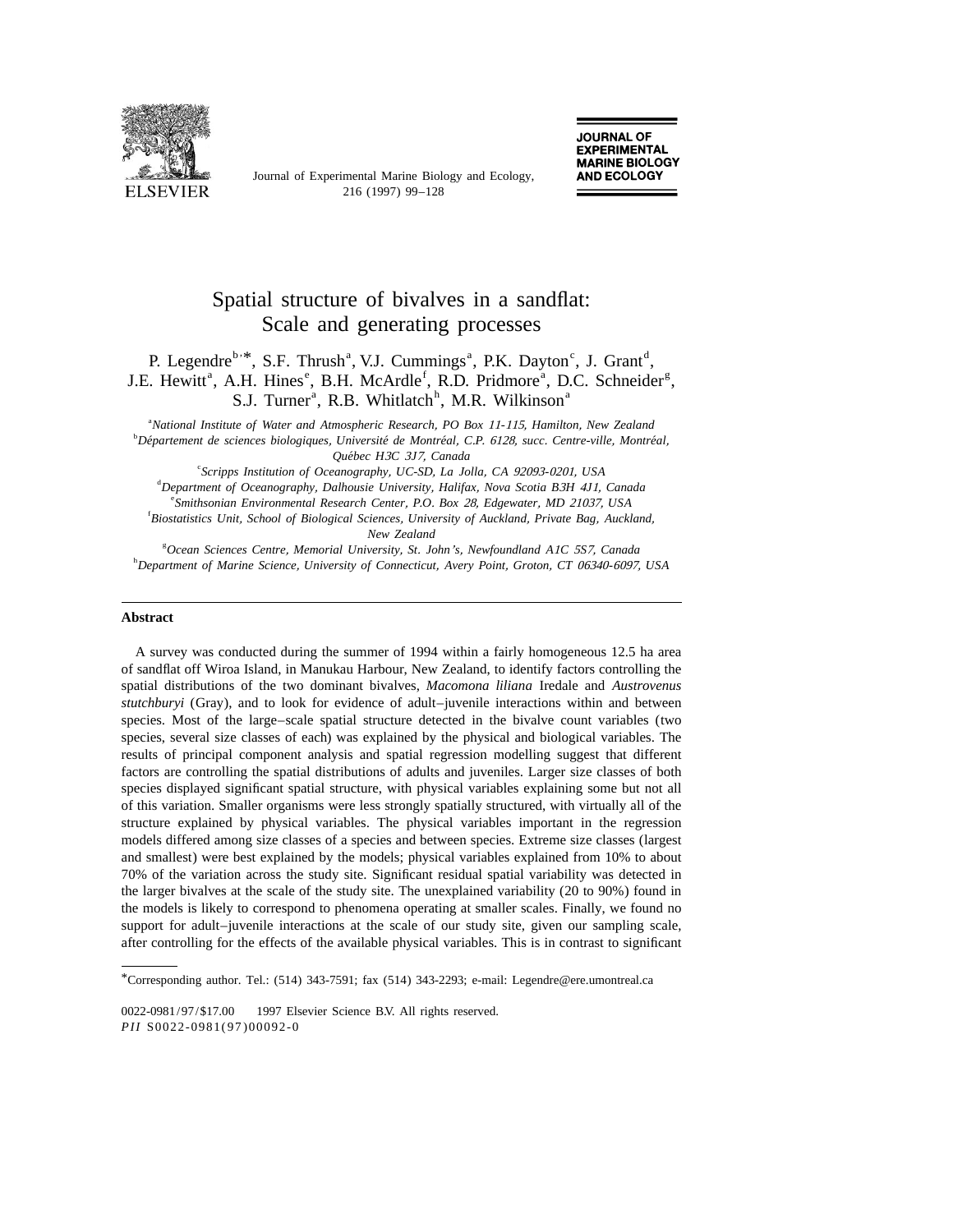adult–juvenile interactions found in smaller–scale surveys and in field experiments. Our perception of adult–juvenile interactions thus depends on the scale of study. 1997 Elsevier Science B.V.

*Keywords*: Adult–juvenile interaction; Autocorrelograms; *Austrovenus stutchburyi*; Bivalves; *Macomona liliana*; Spatial modelling; Spatial structure

## **1. Introduction**

Scale is emerging as one of the critical factors in ecology because our perception of most ecological variables and processes depends upon the scale at which variables are measured. A conclusion obtained at one scale may not be valid at another scale without sufficient knowledge of scaling effects; this is a source of misinterpretation for many ecological problems (Schneider, 1994). Ecology must deal with scale because organisms and types of environment are rarely homogeneous. Heterogeneity makes ecological variables and processes scale-dependent. Environmental forcing, population and community dynamics, and chance events, are all sources of heterogeneity (Dutilleul and Legendre, 1993) which contribute to create spatial structures of various kinds, such as gradients or density-scapes with mountains of high density and valleys of low density (Schneider, 1987; Legendre and Fortin, 1989; Borcard and Legendre, 1994). The concept of spatial scale in a sampling design refers to three components: grain, lag and extent (He et al., 1994; Thrush et al., 1997b). Since field experiments cannot be conducted at all scales, a good starting point before planning experiments is the identification of the patterns that can be detected at one or several spatial scales.

In this paper, we assess whether the spatial distributions of infaunal bivalves are random or spatially structured. If the distributions appear random, for the spatial grain, lag and extent of the field study, it is unlikely that we will be able to identify relationships indicating processes important in determining distribution patterns. If, however, bivalve distributions do exhibit spatial structure, we can formulate hypotheses about the main determinants of that structure and, by matching the scale of bivalve spatial variation with those of other variables, provide clues of the scale dependence of different processes. Correlative studies do not provide conclusive proof of causal ecological hypotheses, but they may help discard hypotheses for which they provide no support (assuming the test has enough power). They can also help generate hypotheses for future experiments to be conducted at the scale(s) suggested by the results.

We formulated a series of hypotheses, from large to small scale, concerning relationships between bivalve distributions and various factors. Factors may be physical (large-scale processes, with small to large-scale effects), ranging from variations in tidal elevation, wind-wave disturbance and tidal current velocity operating at the scale of the site and beyond, to variation in sediment characteristics around the site (which may also, ultimately, be controlled by hydrodynamics); or biological (predominantly smaller-scale processes) such as interactions between species and different post-settlement life-history stages. The importance of processes may be viewed as corresponding to a gradation in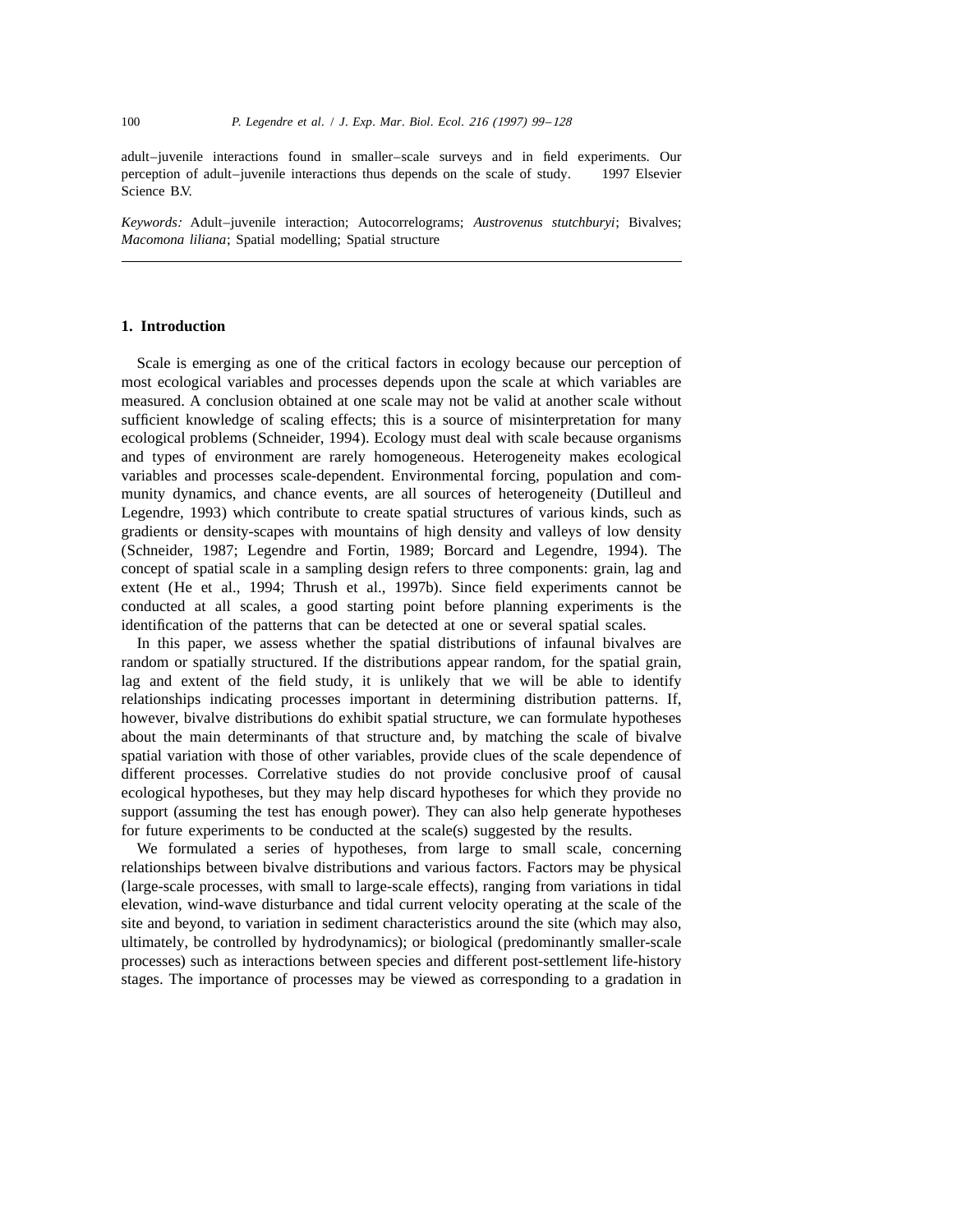effects over decreasing scales, with physical effects predominating at large spatial scales, while biological effects predominate at smaller scales. Scale-dependent shifts in the predominance of one process over another (Stommel, 1963; Haury et al., 1978; Amanieu et al., 1989) have also been referred to as hierarchy theory (Allen and Starr, 1982). Care must be taken in applying this term to marine systems, however, because they are open and cannot be described by logical hierarchies. For example, pelagic larvae are not controlled during their development by the local environmental conditions prevailing at the locations where they will eventually settle.

In this paper, we examine the spatial distribution of two bivalves, *Macomona liliana* Iredale, a deposit- and suspension-feeding tellinid, and *Austrovenus stutchburyi* (Gray), a suspension-feeding venerid, within a fairly homogeneous 12.5 ha area of sandflat. In terms of both density and biomass, *Macomona* is the most important species on the Wiroa sandflats. Previous experiments indicate that *Macomona* plays an important role in macrofaunal community dynamics (Thrush et al., 1992, 1996) and is an important food source for eagle rays and waders (Thrush et al., 1994; Cummings et al., 1997; Hines et al., 1997). We were concerned with determining *within* rather than *between* habitat variation. However, the site incorporated sufficient small-scale variation in physical features to be representative of the extensive mid-intertidal sandflat habitat of the region. The extent of the study area and sampling strategy were determined after a pilot study which examined the spatial scales at which bivalve variability was found in this habitat (Hewitt et al., 1997). Spatial modelling was used to describe the significant spatial structures exhibited by *Macomona* and *Austrovenus*, assess the consistency of spatial structures for different size classes, relate patterns to physical factors, and look for intra- and interspecific relationships between bivalves.

#### **2. Materials and methods**

#### 2.1. *Study site*

A 250 m  $\times$  500 m area (12.5 ha) was selected on the sandflat of Wiroa Island, Manukau Harbour, New Zealand (37 $^{\circ}$  01' S, 174 $^{\circ}$  49' E; Fig. 1(a)). A general description of the area and of its physical characteristics is given in Thrush et al. (1997b) and Bell et al. (1997).

The area was marked off into 200 grid cells of 25 m $\times$  25 m each. One sampling station was selected at random within each cell (with the help of a pseudo-random number generator) and marked by a peg (Fig. 1(b)). The sampling "grain" was a plot of 50 cm  $\times$  50 cm, 15 cm deep, for large bivalves, and three 13 cm diameter  $\times$  15 cm deep cores for smaller animals. Grain was different again for physical variables, varying from a point for elevation and for variables derived by modelling, to the cores described above for sediment composition. The resulting lag (distance between sample centres) ranged from 5 to 530 m, with a mean distance of 201 m among all pairs of locations, and a mean distance of 31 m between neighbouring plots.

Sampling was carried out on 22 and 23 January 1994 at the 200 locations described above. On 16 February 1994, new 0.25 m<sup>2</sup> plots were dug out at 31 of the 200 locations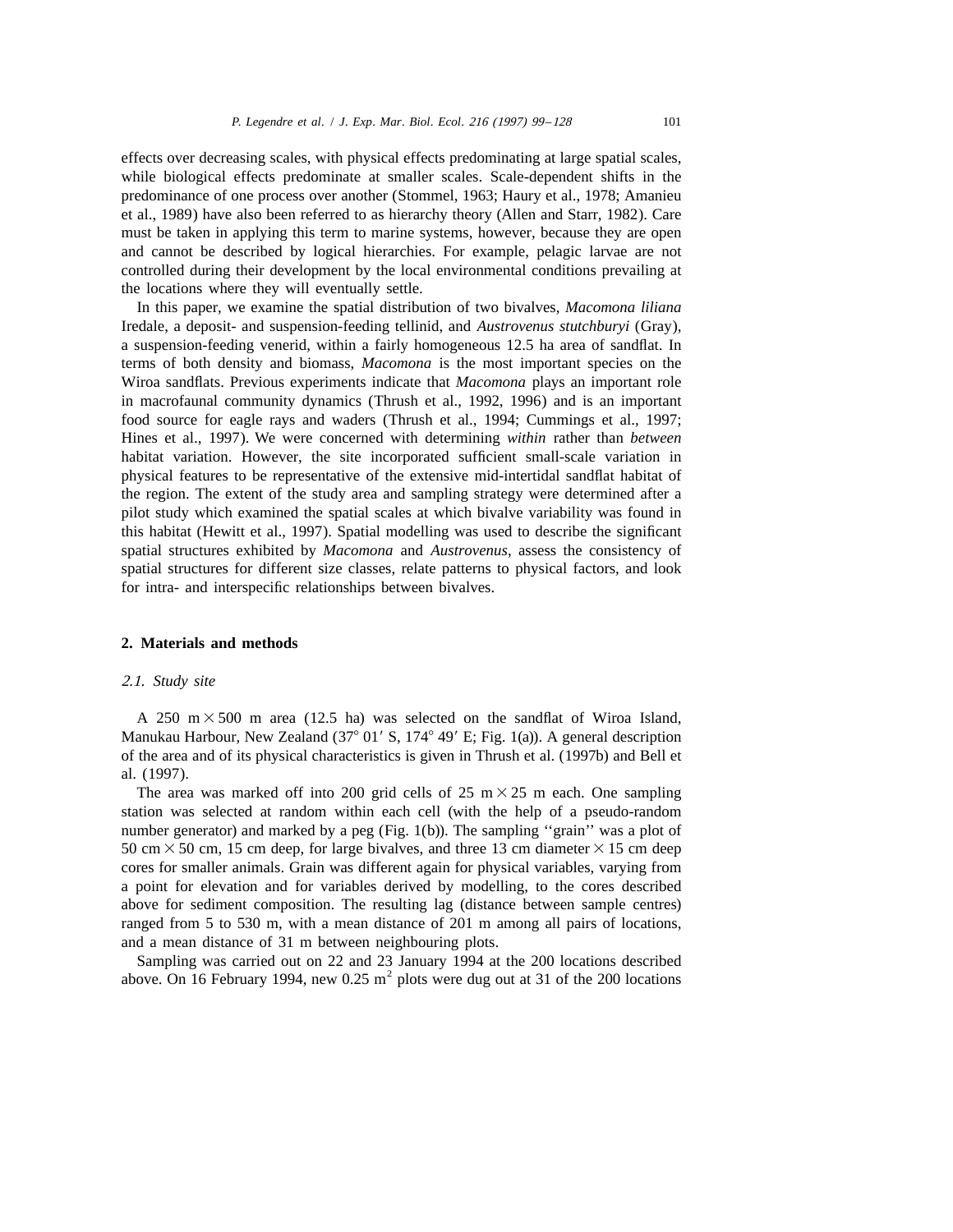

Fig. 1. (a) Position of the study site on the Wiroa Island sandflat. (b) Location of the 200 sampling stations in the study site, including the 31 stations sampled on 16 February (stars). Coordinates are from an arbitrary zero mark.

(Fig. 1(b), stars); the rationale through which these 31 locations have been selected is described in Thrush et al. (1997b). Although tests of significance computed from 31 locations will have lower power than with 200 locations, this information allowed us to

assess the short-term persistence of patterns.<br>
2 For each location, three cores totalling 0.04 m<sup>2</sup> were taken and the remaining sediment in the 0.25 m<sup>2</sup> quadrat was excavated to a depth of 15 cm. Sediment collected in corers was sieved  $(500 \mu m$  mesh) to extract macrofauna, while the remaining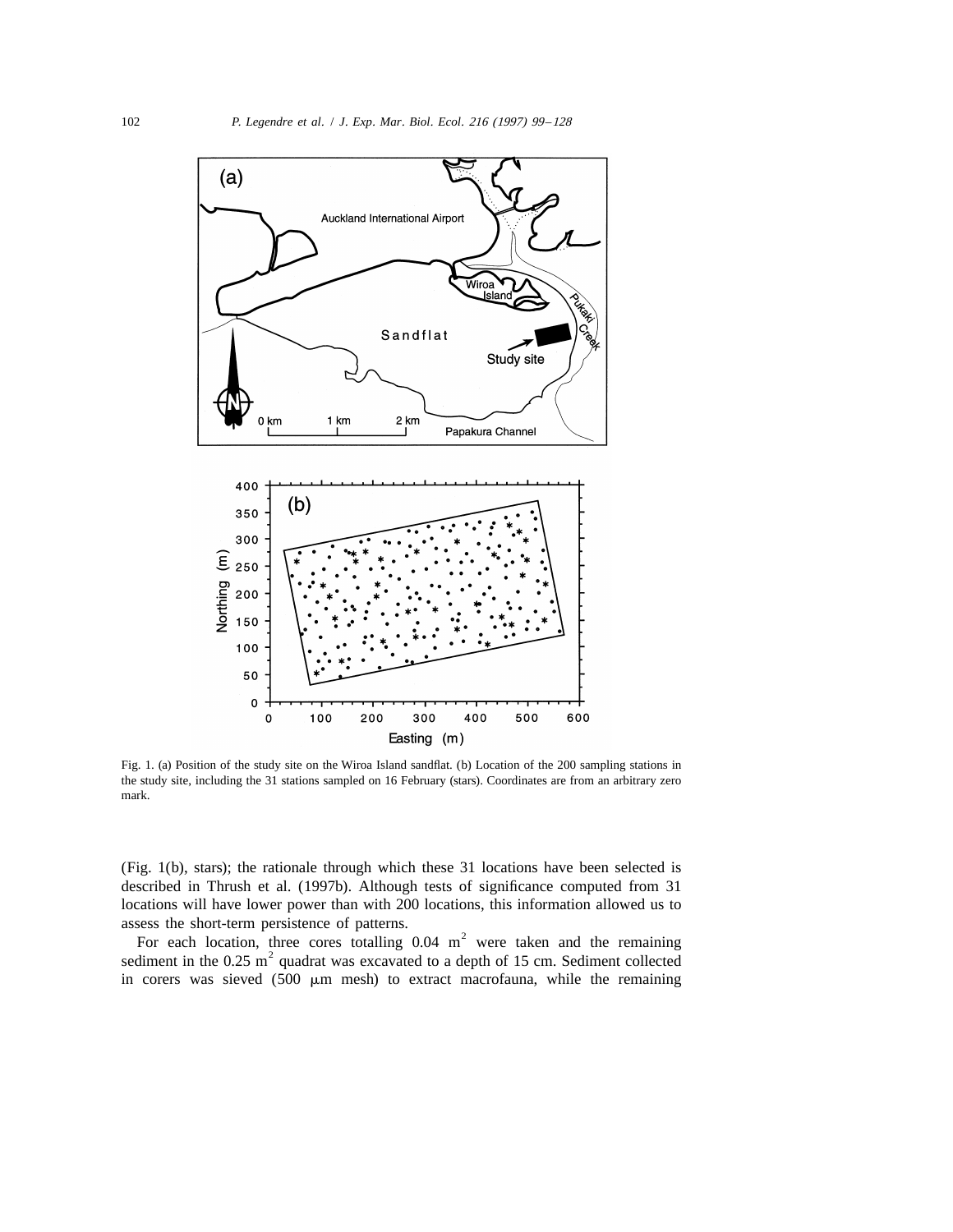sediment excavated from the quadrat was sieved (4 mm mesh) to collect large *Macomona liliana* and *Austrovenus stutchburyi*.

#### 2.2. *Bivalve count data*

For the 22 January data, numbers of  $Macomona \geq 15$  mm and  $Austrovenus \geq 10$  mm are based on the total from three core samples and the remaining sediment excavated from the  $0.25 \text{ m}^2$  quadrats. Numbers of smaller individuals (*Macomona* 4–15 mm, *Macomona* 2.5–4 mm, *Macomona* 0.5–2.5 mm, *Austrovenus* 4–10 mm, *Austrovenus* 2.5–4 mm, and *Austrovenus* 0.5–2.5 mm) are based on the three core samples only. Data were available for 199 of the 200 triplicate core samples only. Data for the missing sample location were estimated by regression for animals larger than 4 mm, as counts for quadrats and cores were well correlated for the larger size classes. The 200 core samples collected in January produced only 17 Austrovenus (4–10 mm), for an estimated mean density of 2.1 animals  $\cdot$  m<sup>-2</sup>; this variable was not analysed.<br>On 16 February 1994, the bivalves were counted from 31, 0.25 m<sup></sup>

following categories:  $Macomona \geq 15$  mm,  $Macomona$  4–15 mm,  $Austrovenus \geq 10$ mm, and *Austrovenus* 4–10 mm. This gave us a total of 11 usable bivalve counts: 7 for 22 January and 4 for 16 February. All counts were log-transformed prior to the analyses  $(ln(x + 1))$ . This transformation was enough to normalise the counts of *Macomona* > 4 mm and to make all other counts far more symmetrical than the raw data.

#### 2.3. *Physical variables*

To relate spatial structure in the distribution of *Macomona* and *Austrovenus* to various habitat features, data on a variety of physical variables were collected coincident with bivalve sampling, with further information on physical processes interpolated from hydrodynamic models and field measurements (Bell et al., 1997). A major difficulty was the large number of potentially important controlling variables; in such situations, choices inevitably have to be made prior to sampling. Our choices were guided by two weeks of intensive discussions that took place among the authors of this paper and other invited scientists, during a workshop organised by the National Institute of Water and Atmospheric Research of New Zealand (NIWA) in Hamilton, NZ, prior to the sampling campaign itself.

#### 2.3.1. *Sediment characteristics*

Shell hash (i.e. broken bivalve shell) was measured, at 185 stations, as the dry mass (g) of broken bivalve shell sieved (500 mm mesh) from the three sediment cores. Shell hash in our study area was mainly in a layer buried about 3–7 cm below the sediment surface. Values vary from 5 to 157 g per set of three cores. The shell hash variable was normalised by the square root transformation. Negative relationships between the shell hash and adult *Macomona* could relate to difficulties in moving, and extending siphons through a shell hash layer. Apparent shell hash effects could also be explained by covariation with hydrodynamic variables or with elevation.

Data on sediment grain size characteristics (% gravel, % sand and % mud) were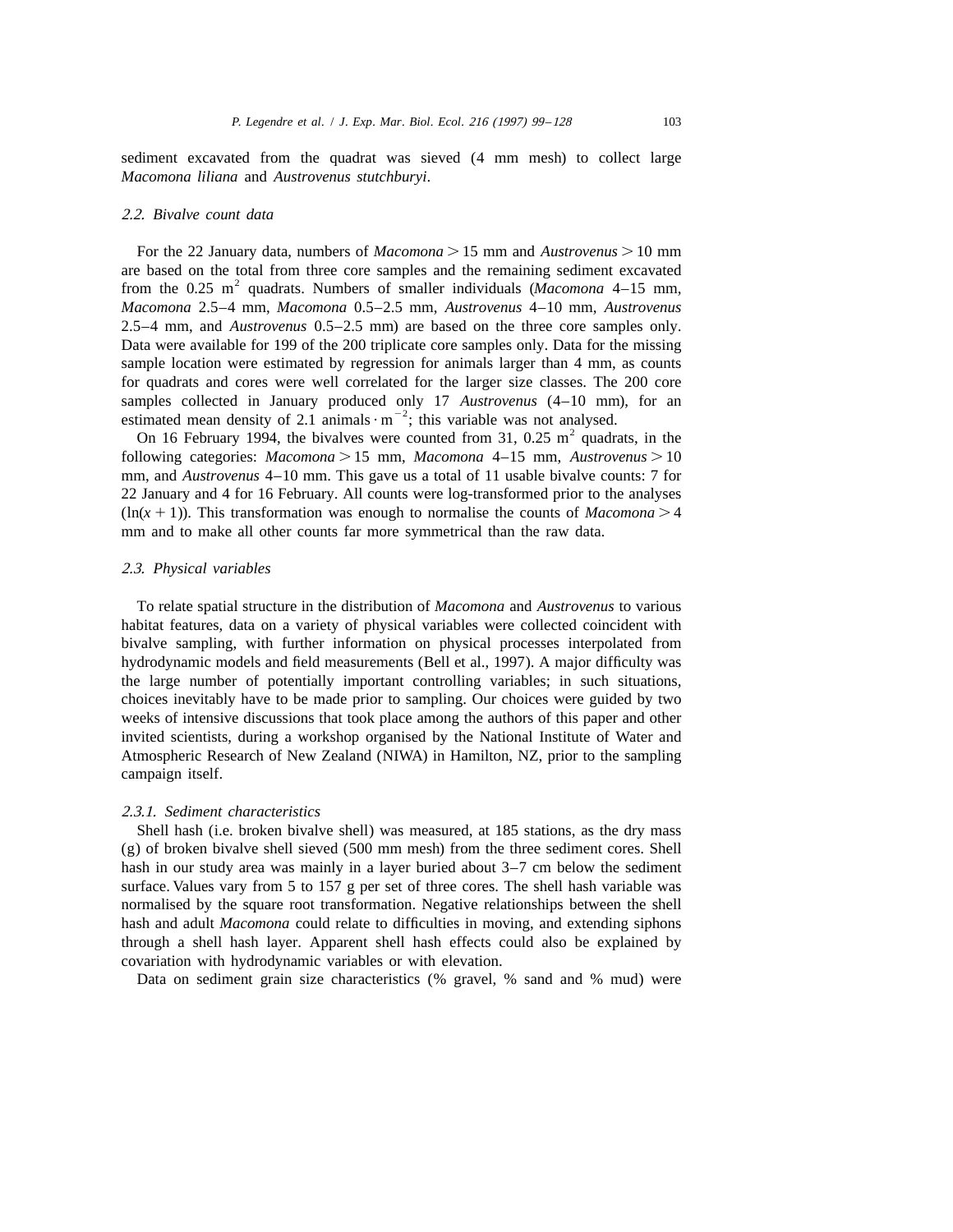gathered at 22 locations; only four of these were resampled in February. The study area is mainly fine sand (98.7%; Thrush et al., 1997b) and previous sampling indicated very little variation in sediment grain size within the area used for this study (Thrush et al., 1994). Most if not all the material classified as ''gravel'' for particle size was actually shell hash.

## 2.3.2. *Elevation*

Elevation and position were measured at the 200 grid locations using a geodimeter. Bed elevation varied by 1.3 m across the 200 sampling stations (from 1.95 to 3.26 m above chart datum). Elevation is a potentially important variable describing sandflat topography; it is likely to reflect large-scale zonation patterns.

#### 2.3.3. *Hydrodynamics*

Hydrodynamic variables are likely to be important determinants of bivalve distributions influencing larval deposition (Luckenbach, 1984; Butman, 1987; Snelgrove, 1994), the transport of recently settled juveniles (Cummings et al., 1993; Commito et al., 1995a,b; Roegner et al., 1995), food supply (Emerson and Grant, 1992), and feeding behaviour (Ertman and Jumars, 1988; Monismith et al., 1990; O'Riordan et al., 1993). As an important determinant of sediment grain size characteristics, hydrodynamic forces are likely to covary with sediment variables (Snelgrove and Butman, 1994). The variables that were available to the present study were derived from numerical model simulations for tidal currents and wind-waves, described by Bell et al. (1997). Two predictions can be made about physical–biological interactions: (1) more juveniles should be found where bed shear stress and wave action are lower; (2) regions of higher bed shear stress and wave action may be preferred by adults, because physical energy may maximise the supply of food.

Waves and currents both generate shear stress at the sediment surface (Grant and Madsen, 1979), but for convenience we treat the two processes separately. The drag force exerted upon water moving over the sea bed demands that the moving fluid impart some of its momentum to the seabed. At the sediment interface, the transfer of momentum (i.e. shear stress) is a maximum, and in turbulent flows it is proportional to the square of the time-averaged fluid velocity ( $U^2$ ), with the stress equal to  $\rho C_x U^2$  (where  $C_x$  is the drag coefficient and  $\r$ stresses  $(N \cdot m^{-2})$  under peak ebb- and flood-tide velocities, during a mean tide, correspond to shearing forces applied per unit area; they were computed from the depth-averaged tidal hydrodynamic model for a mean tide. A further variable was computed in the form of rate of energy dissipation per unit area at the bed, or the power expended per unit area (proportional to  $U^3$ ); it is measured in kg  $\cdot$  s<sup>-3</sup>. Both variables have been multiplied by 1000 for convenience. While the distributions of the peak ebb tide variables were fairly normal-looking, this is not the case for the peak flood tide variables (shear stress and rate of energy dissipation) that were skewed positively; a log transformation solved this problem (ln(*x*)).

Wind-waves also disturb the sandflat and generate sediment transport. For waves, the rate of energy dissipation has been integrated over time during a tidal cycle when the bed was inundated, to give work done per unit area of bed (kg $\cdot$ s<sup>-2</sup>). The drag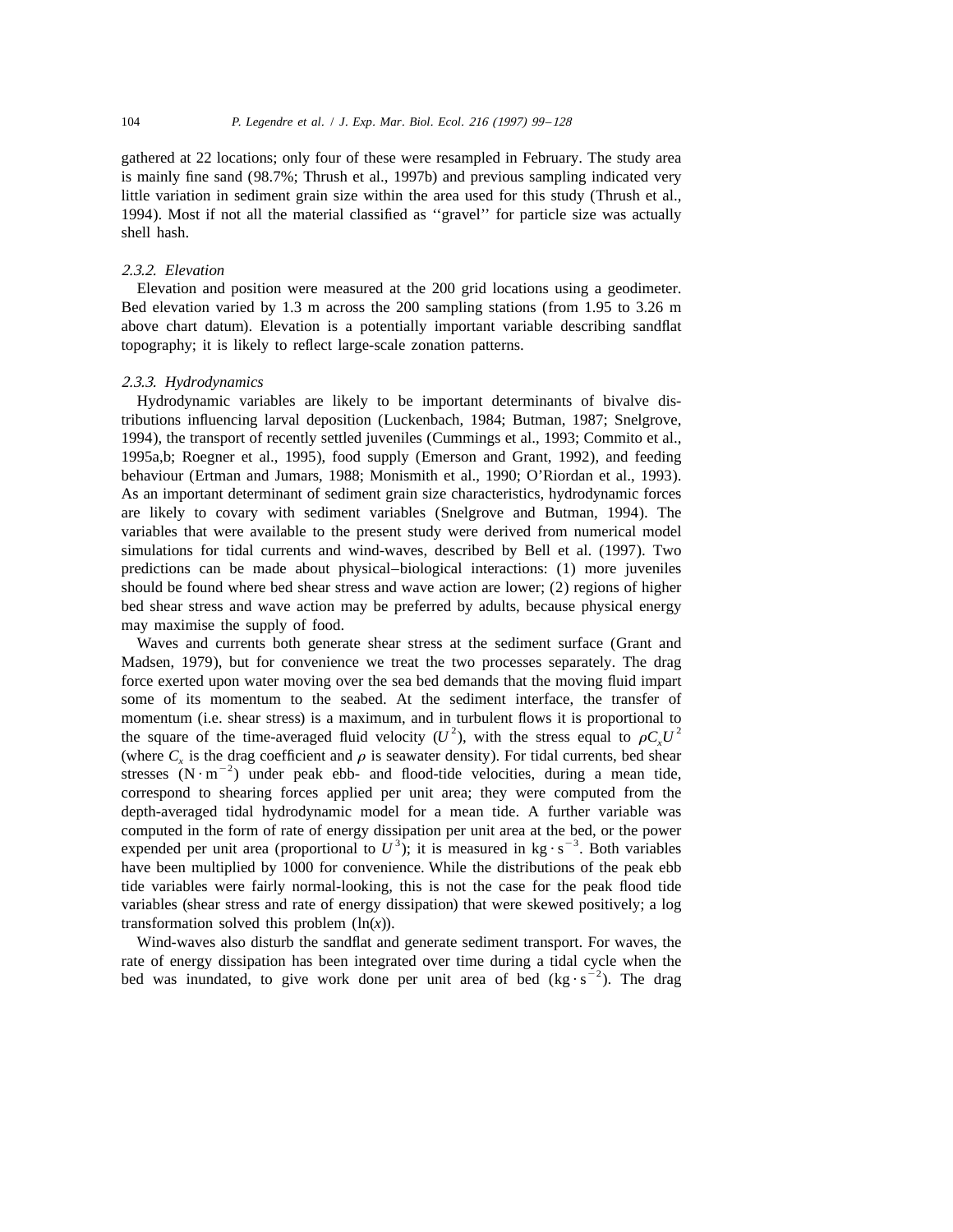coefficient is typically an order of magnitude higher under waves than for tidal currents. Values were calculated based on model simulations of peak wave orbital velocities at the bed condensed to a single scenario of a 0.3 m wave height (exceeded only 20% of the time at this site for onshore winds  $\geq 17$  knots) and a typical mean period of 2.7 s. This was done for the two most common wave directions, SW and WSW (Bell et al., 1997). The percentage of time each station of the grid is covered by spring and neap tides was also computed, as well as the percentage of time the waves stir the plot during spring and neap tides (R.A. Walters, pers. comm.). All these variables are strongly and negatively correlated with elevation, as expected.

Only some of the physical variables were included in the regression analyses. Among the 22 physical variables mentioned above, many are likely to be highly correlated. For each group of physical variables, those that were more strongly correlated with bivalve counts were selected for inclusion in statistical modelling. Preventing different but correlated variables from becoming significant in different models makes the comparison of models easier. The pre-selection procedure presents the same problems as forward selection of explanatory variables prior to modelling. Hopefully, this risk will be counterbalanced by a gain in clarity of the models. The alternative would have been to resort to ridge regression to deal with high collinearities; this methods presents problems of its own (Legendre and Legendre, 1997).

- 1. Six highly collinear ''water cover'' variables were available. The ''percent of time the plot is covered by more than 20 cm water during spring tide'' had the largest sum of correlations with the other five, as well as the largest correlations (when significant) with all the bivalve count variables. This variable is biologically reasonable, reflecting the time when food particles are put into motion by wave activity. This variable only was used in the statistical model.
- 2. Three highly collinear ''wave stirring'' variables were available. Among them, the "percent of time large waves stir the plot during spring tide" had the largest sum of correlations with all the others. It is also strongly collinear with the water cover variable retained in the previous paragraph  $(r = 0.953)$ .
- 3. Peak ebb shear stress and rate of energy dissipation were very highly correlated  $(r = 0.9995)$ , as were peak flood shear stress and rate of energy dissipation  $(r = 0.9995)$ 0.9999). Thus, only the shear stress variables, that relate directly to the potential for sediment transport in the absence of waves, were retained in the spatial modelling, in order to reduce collinearity.
- 4. The work variables (SW and WSW winds) were retained in the spatial modelling. Correlations with the bivalve counts were high.

The preliminary analysis, which started with 22 physical variables, resulted in eight variables that were spatially structured (they all had highly significant trend surface equations: Section 2.4) and significantly related to the bivalve count data. Elevation to the powers 2 and 3 were also included in the modelling effort in order to model nonlinear relationships to bivalve counts. The correlations among the variables to be used in modelling are summarised in Table 1. The large correlations  $(r > 0.6)$ , underscored in that table, indicate that there is still a large amount of collinearity among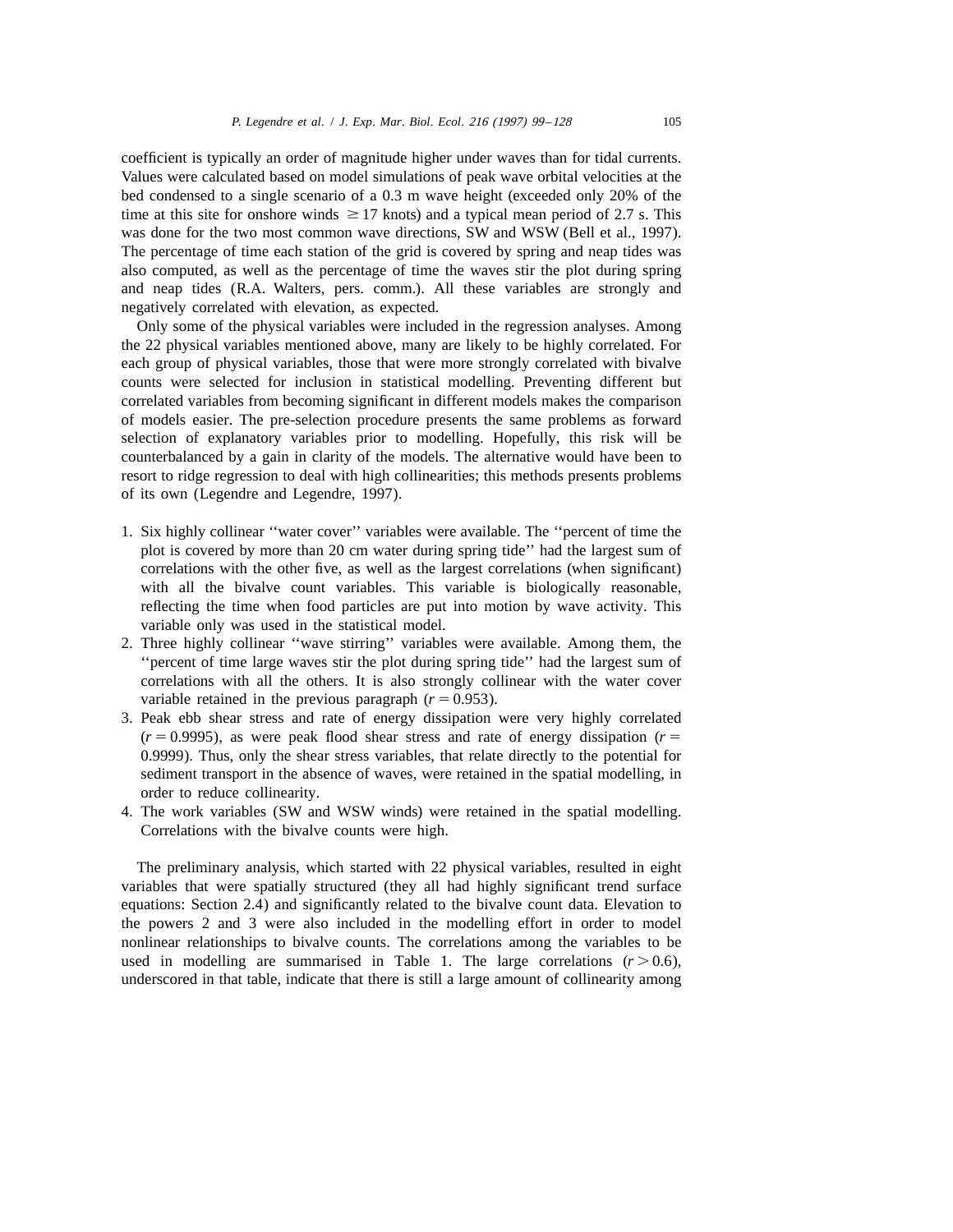| Table 1 |                                                                                                            |  |  |  |  |  |  |  |
|---------|------------------------------------------------------------------------------------------------------------|--|--|--|--|--|--|--|
|         | Pearson correlations among the physical variables retained for spatial modelling of the bivalve count data |  |  |  |  |  |  |  |

|                            | Shell hash | Elevation | Elevation <sup>*</sup> | Elevation | Ebb stress | Flood stress | SW work   | WSW work  | $>20$ cm water | Wave stirring |
|----------------------------|------------|-----------|------------------------|-----------|------------|--------------|-----------|-----------|----------------|---------------|
| Shell hash <sup>a</sup>    | 1.0000     | 0.3505    | 0.3404                 | 0.3286    | 0.2784     | $-0.4935$    | 0.3842    | 0.2912    | $-0.3417$      | $-0.4050$     |
| Elevation                  | 0.3505     | 1.0000    | 0.9980                 | 0.9926    | 0.1266     | $-0.6500$    | 0.9002    | 0.8985    | $-0.9992$      | $-0.9556$     |
| Elevation <sup>2</sup>     | 0.3404     | 0.9980    | 1.0000                 | 0.9983    | 0.1381     | $-0.6588$    | 0.8966    | 0.9211    | $-0.9997$      | $-0.9547$     |
| Elevation                  | 0.3286     | 0.9926    | 0.9983                 | 1.0000    | 0.1470     | $-0.6649$    | 0.8893    | 0.9392    | $-0.9966$      | $-0.9495$     |
| Ebb stress                 | 0.2784     | 0.1266    | 0.1381                 | 0.1470    | 1.0000     | $-0.4092$    | 0.0365    | 0.1975    | $-0.1309$      | $-0.2235$     |
| Flood stress <sup>t</sup>  | $-0.4935$  | $-0.6500$ | $-0.6588$              | $-0.6649$ | $-0.4092$  | 1.0000       | $-0.4864$ | $-0.7243$ | 0.6566         | 0.6084        |
| SW work                    | 0.3842     | 0.9002    | 0.8966                 | 0.8893    | 0.0365     | $-0.4864$    | 1.0000    | 0.7795    | $-0.8966$      | $-0.8782$     |
| WSW work                   | 0.2912     | 0.8985    | 0.9211                 | 0.9392    | 0.1975     | $-0.7243$    | 0.7795    | 1.0000    | $-0.9139$      | $-0.8507$     |
| $>$ 20cm water $\degree$   | $-0.3417$  | $-0.9992$ | $-0.9997$              | $-0.9966$ | $-0.1309$  | 0.6566       | $-0.8966$ | $-0.9139$ | 1.0000         | 0.9531        |
| Wave stirring <sup>d</sup> | $-0.4050$  | $-0.9556$ | $-0.9547$              | $-0.9495$ | $-0.2235$  | 0.6084       | $-0.8782$ | $-0.8507$ | 0.9531         | 1.0000        |

 $n=200$ , except in comparisons involving shell hash ( $n=185$ ). Correlations larger than 0.6 are underscored.

<sup>a</sup> Shell hash: square root transformation. *n* = 185.<br><sup>b</sup> Flood shear stress: natural logarithm transformation.<br><sup>C</sup> % time the plot is covered by more than 20 cm water during spring tide.

<sup>d</sup> % time large waves stir the plot during spring tide.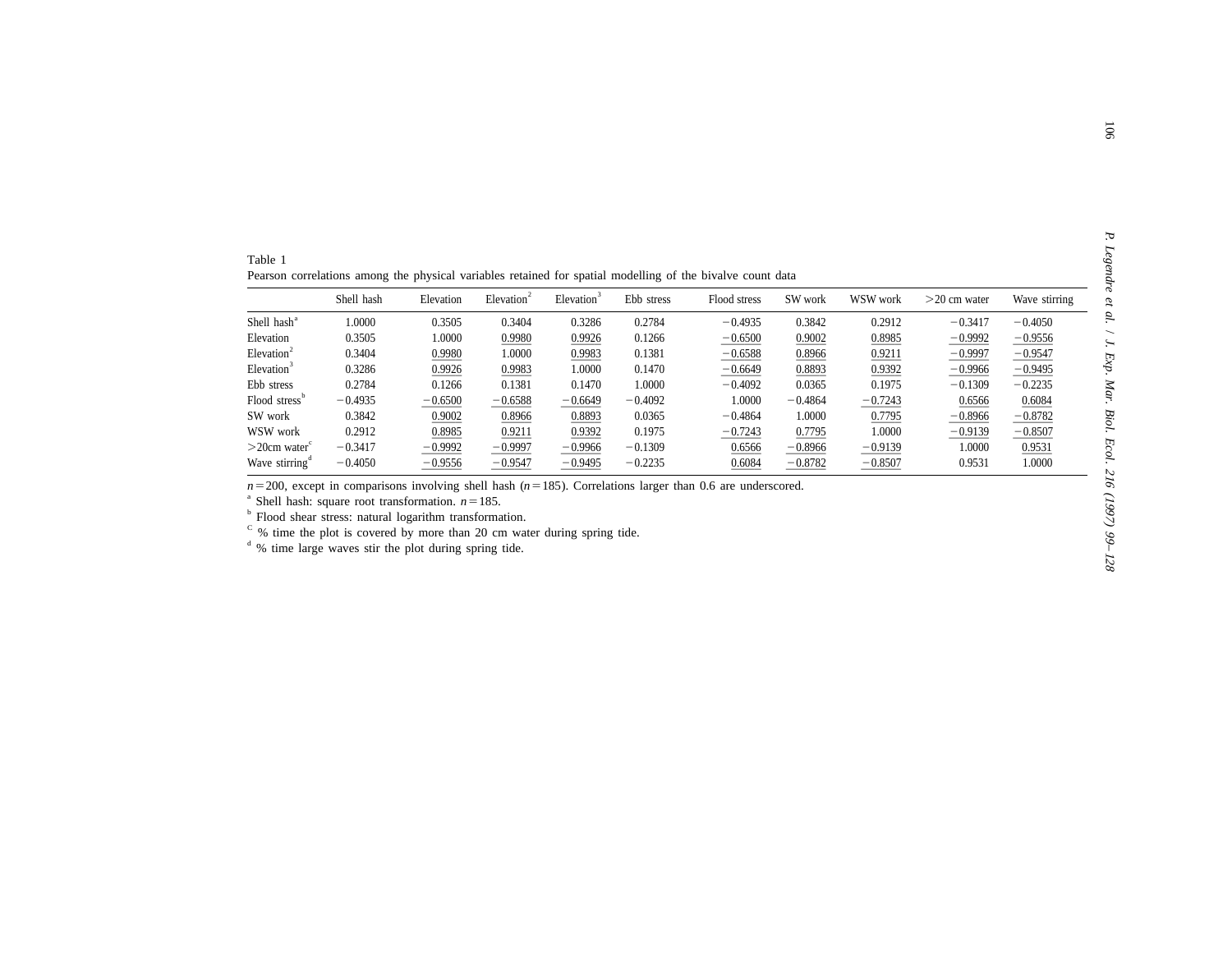these variables; only shell hash and ebb shear stress are fairly linearly independent of the other physical variables. Collinearity was reduced by backward elimination of nonsignificant variables during regression modelling.

#### 2.3.4. *Chemistry*

To indicate the availability of food to deposit feeders, data were obtained at 19 stations for percentage of organic carbon and nitrogen in the sediment, using a Perkin–Elmer elemental analyser. Correlations between these variables and log-transformed bivalve counts were in general low. These variables, which are not available for the 200 stations, were not used in the modelling. Surficial sediment chlorophyll concentration was also determined following the methods described in Thrush et al. (1994), but after analysing a random subset, no variation had been detected and the variable was abandoned.

#### 2.4. *Statistical methods*

A variety of methods have been proposed to investigate spatial autocorrelation, including spectral analysis, spatial autocorrelograms, variograms and other forms of variance–distance curves; these techniques are presented in various textbooks and review papers about spatial statistics and numerical ecology (Sokal and Oden, 1978; Cliff and Ord, 1981; Ripley, 1981; Upton and Fingleton, 1985; Burrough, 1987; Legendre and Fortin, 1989; Isaaks and Srivastava, 1989; Haining, 1990; Legendre and Legendre, 1997). Frequency-based techniques (e.g. spectral analysis) cannot be used for irregularly spaced observations; distance-based techniques (e.g. correlogram analysis) are more appropriate here.

A combination of spatial autocorrelograms, trend surface analysis, and mapping was used to describe spatial structures. Spatial autocorrelograms were computed using Moran's *I* spatial autocorrelation coefficient; following Oden (1984), an overall test of the significance of each spatial autocorrelogram was performed by checking that the most significant spatial autocorrelation coefficient found in a correlogram was significant at a Bonferroni-corrected significance level  $\alpha' = \alpha/k$  where *k* is the number of autocorrelation coefficients in the correlogram.

Trend surface analysis (Student, 1914) is a regression of a dependent variable *y* on a polynomial function of the geographic coordinates *X* and *Y* of the sampling stations where the variable has been observed or measured. The *X* and *Y* coordinates were easting and northing respectively, in km, measured from an arbitrary ''zero'' surveyor's mark. These coordinates were centred on their respective means in order to reduce the linear dependency (collinearity) between the first and second-degree terms of the spatial polynomial of geographic coordinates; the mean point corresponds roughly to the centre of the study site. The amount of variation explained by a trend surface equation is not changed by a translation of the spatial coordinates across the map. The trend surfaces were computed by ordinary least-squares fitting of a polynomial equation of these centred *X*'s and *Y*'s. The following third-degree polynomial equation was used in the present study, as suggested by Legendre (1990):

$$
\hat{y} = b_0 + b_1 X + b_2 Y + b_3 X^2 + b_4 XY + b_5 Y^2 + b_6 X^3 + b_7 X^2 Y + b_8 XY^2 + b_9 Y^3
$$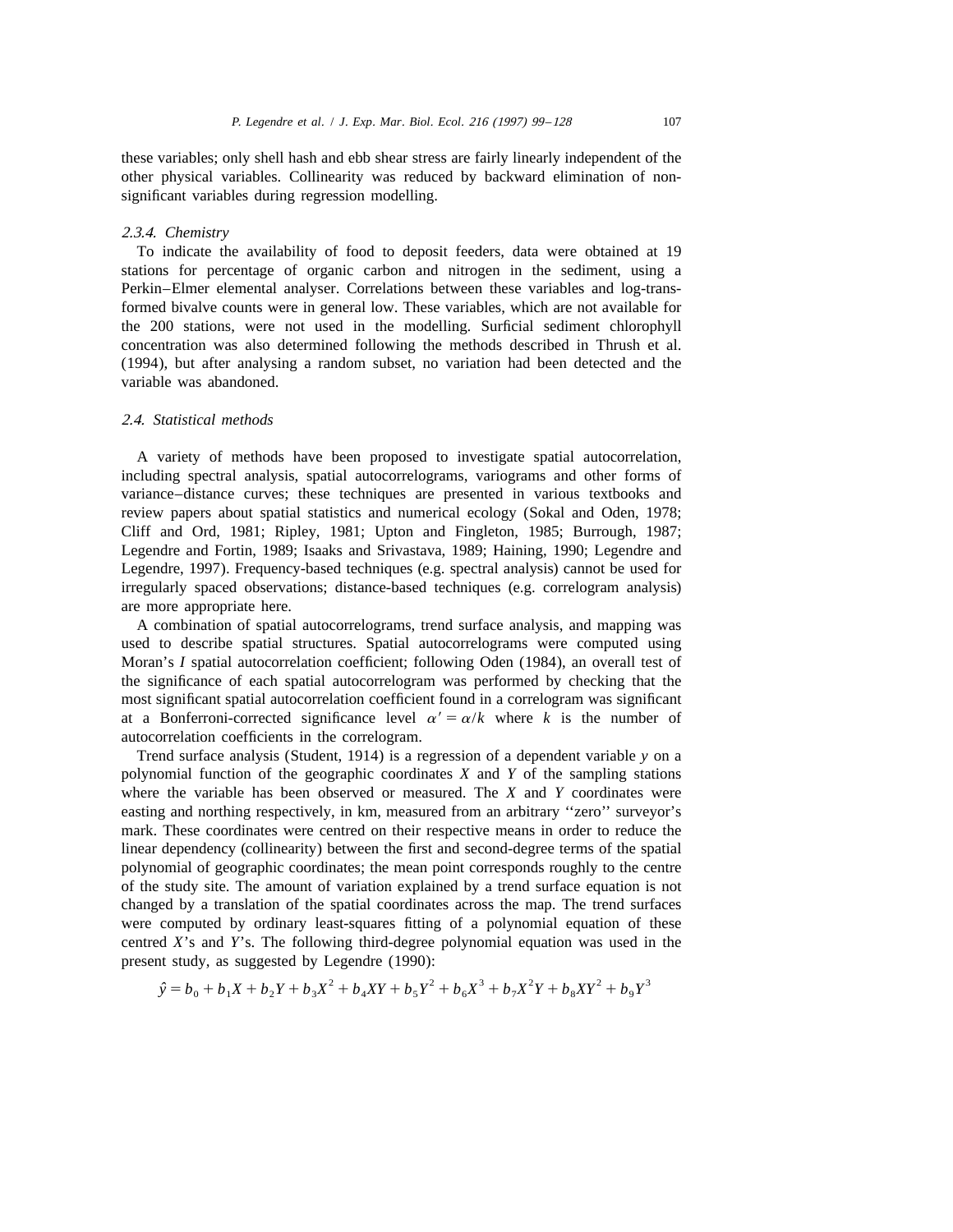where the  $b$ 's are the regression coefficients to be estimated by regression. Nonsignificant terms (called *monomials*) of the spatial polynomial were removed using a backward elimination procedure.

The rationale behind this polynomial is the following. Let us assume some general shape for the biological phenomena to be described; for instance, a phenomenon may start from some mean value of the measured variable, increase in intensity to a maximum, then go down to a minimum, and come back to the mean value. The amount of space required for the phenomenon to complete a full cycle—whatever the shape it may take—is called its scale. Commonly used models for such shapes are sine functions; models for these functions are easy to generate, and several methods exist in the time series literature for fitting them to actual data series. In the present study, we will not restrict allowable phenomena to trigonometric functions; we will try to model instead any phenomenon that has the general behaviour described above (mean, maximum, minimum, and back to the mean) using polynomial functions; these functions are more flexible than sines or cosines, in that they do not require symmetry or strict periodicity. The degree of the polynomial which is appropriate to model an anticipated phenomenon is predictable. For instance, if a variable has spatial variation at the scale of the study site (say, in the *X* direction = easting), it should be correctly modelled by a polynomial of degree 3, which has two extreme values, a minimum and a maximum. If the scale of the phenomenon is larger than the study site, a polynomial of degree less than 3 should be sufficient; degree 2 if only one maximum, or only one minimum, is observed in the sampling window; and degree 1 if the study site is limited to the increasing, or decreasing, portion of the phenomenon. Conversely, if the scale of the phenomenon controlling the variable is smaller than the study site, more than two extreme values (minima and maxima) should be found in the study site, and a polynomial of order larger than 3 would be required to model it correctly. So, using a polynomial of degree 3 acts as a filter, because it is a way of looking for phenomena that are of the same scale, or larger, than the study site. The same reasoning applies to the  $X$  (=easting) and  $Y$  $(5.000)$  enorthing) directions if we use of a polynomial combining the *X* and *Y* geographic coordinates.

Correlations among bivalves in different size classes were investigated using principal component analysis. Eigenvalues and eigenvectors were computed from the correlation matrix and the eigenvectors were scaled to the square root of their respective eigenvalues. With this scaling, plots correctly represent the projection angles among variables. Arc cosine transformations of the correlations give the angles between variables in multidimensional space (Legendre and Legendre, 1983). Visually, if lines are drawn from the origin to the points representing different variables, then the angle between two lines represents the correlation between the corresponding variables, a small angle meaning a high correlation.

Spatial modelling was performed using a method derived from that proposed by Borcard et al. (1992) and Borcard and Legendre (1994) to partition the variance of a dependent variable (or set of dependent variables) among environmental and spatial components. Our specific purpose here was to take the spatially-structured variation as a measure of the dependent variables' variation worth explaining, and to measure by how much this fraction had decreased after incorporating different groups of explanatory variables into the models.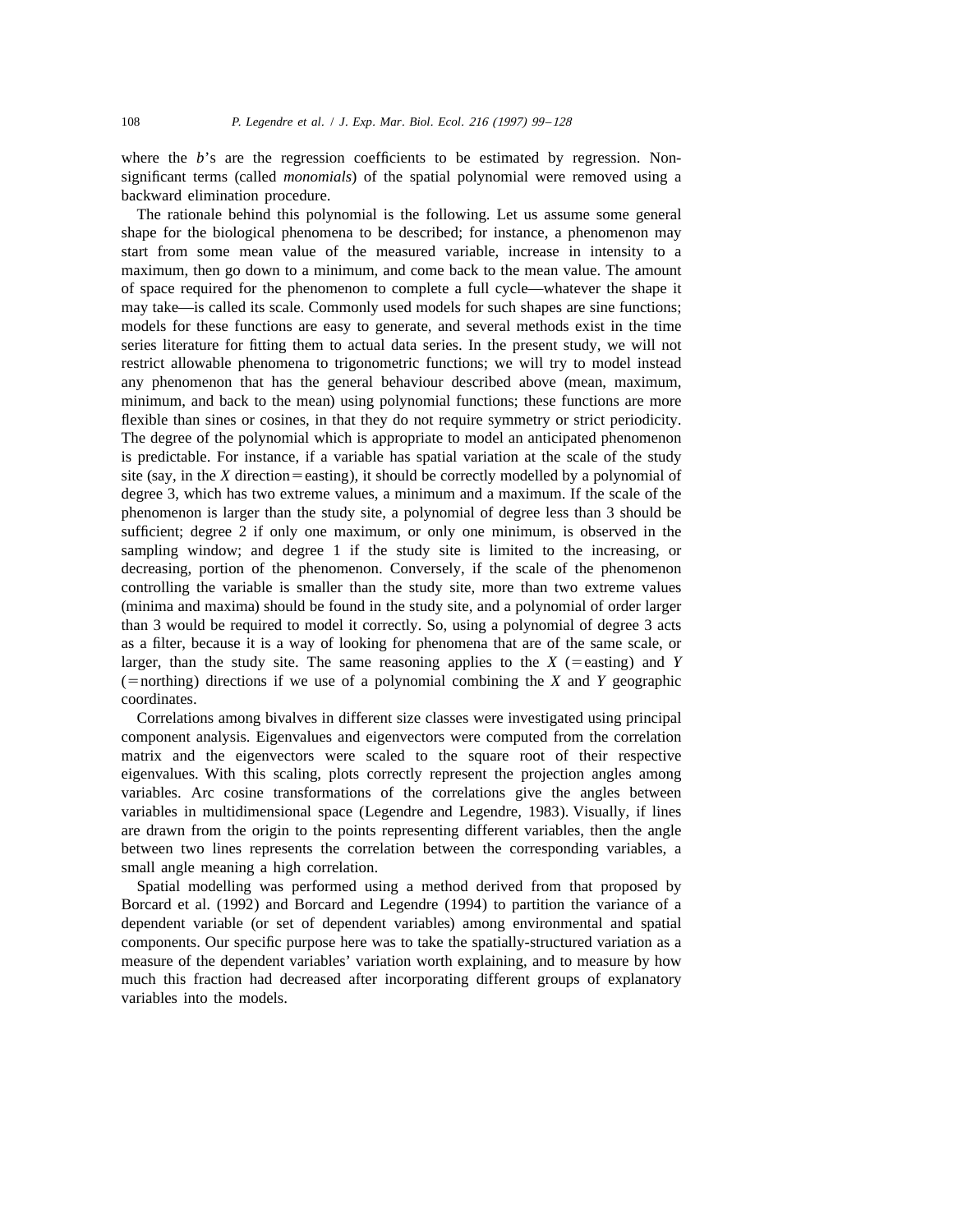#### 2.5. *Spatial modelling*

Each bivalve count variable was modelled through a process involving five steps. The physical variables were used first to explain the spatial variation of the bivalve counts, followed by the biological variables. For each dependent bivalve count variable, only those size classes that were larger than or equal to that of the modelled variable were used as explanatory variables, following the hypothesis that small animals can only be directly affected by other bivalves of the same or larger sizes (e.g. feeding adults may disturb juveniles but not the converse). Previous studies on this sandflat provided no indication for indirect effects of aggregations of juveniles on adults. Biological interaction variables may also explain part of the small-scale, non-spatially structured variation in the data. When biological interactions were found, we checked whether the variation thus explained was spatial or not.

- 1. Step 1: Calculate the coefficient of multiple determination  $(R^2)$  of the spatially structured variation in the dependent variable.
- 2. Step 2: Do the multiple regression modelling, selecting from the physical variables described in the previous section.
- 3. Step 3: Check whether the remaining variation is spatially structured, by adding the nine terms of the spatial polynomial to the multiple regression. The statistic of interest is the increase in explained variation,  $\Delta R^2$ . When a significant spatial polynomial cannot be found, the  $\Delta R^2$  value is given polynomial.
- 4. Step 4: Add the biological interaction variables to the physical equation, if significant. Two statistics are of interest: the total fraction of variation,  $R<sup>2</sup>$ , explained by the combined action of the physical and biological variables, and the increase in explained variation due to the biological variables alone  $\Delta R^2$  (with indication of the significance of that increase).
- 5. Step 5: If the biology provided significant explanatory variables, does there remain some spatially-structured variation in the residuals? If so, it could correspond to spatial variation not explained by the variables in the model, or to large-scale spatial variation appearing in the residual data after removing local biological effects. The statistic provided,  $\Delta R^2$ , is the same as in step 3.
- 6. Summary statistic: total explained variation at the outset of the modelling process  $(R^2)$ , for significant variables, excluding the variation explained by non-significant spatial polynomials.

## **3. Results**

#### 3.1. *Do the distributions of bivalves display significant spatial structures*?

## 3.1.1. *Spatial autocorrelograms of bivalve counts*

The spatial all-directional autocorrelograms (log-transformed data) for bivalve counts are presented in Fig. 2. All correlograms for 22 January, based upon a large number of observations, were globally significant. In contrast, the correlograms for 16 February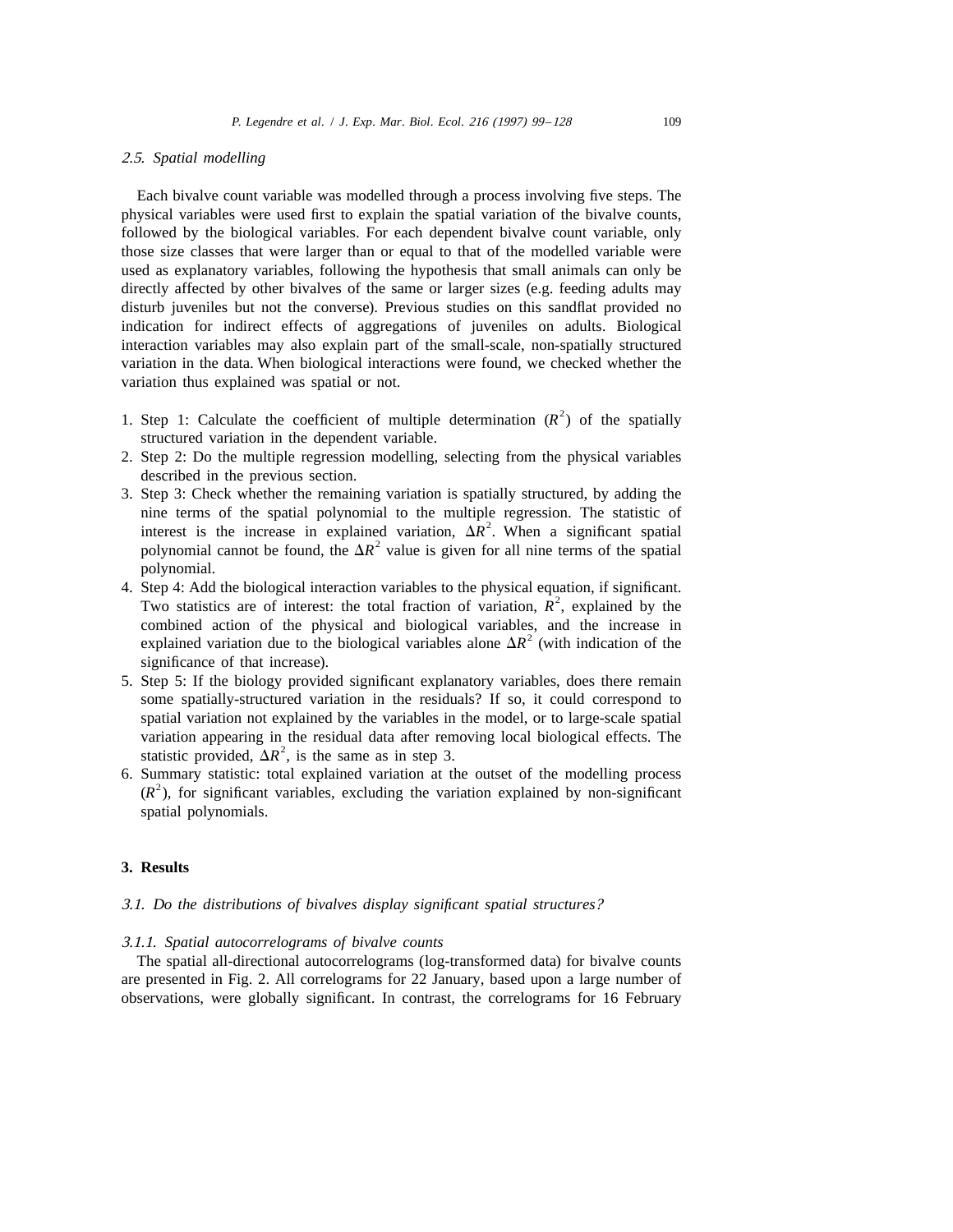

Fig. 2. All-directional spatial autocorrelograms for log-transformed bivalve counts. Graphs (a–d) are based upon 199 or 200 sites sampled on 22 January, while graphs (e–f) are based upon 31 sites sampled on 16 February. Significant values of Moran's *I* spatial autocorrelation coefficient ( $p \le 0.05$ ) are represented by black symbols.

were generally not significant, except the one for *Macomona* > 15 mm. Lack of significance can be attributed to low power, due to the calculations being based upon only 31 sampling stations. Recomputing these correlograms with 10 distance classes instead of 20 did not lead to more significant results.

Interpretation of the spatial structures represented by the significant correlograms was based on the simulations presented in Legendre and Fortin (1989). Fig. 2(a) and 2(b) correspond to large aggregation structures (shaped as bumps, troughs, or waves) that are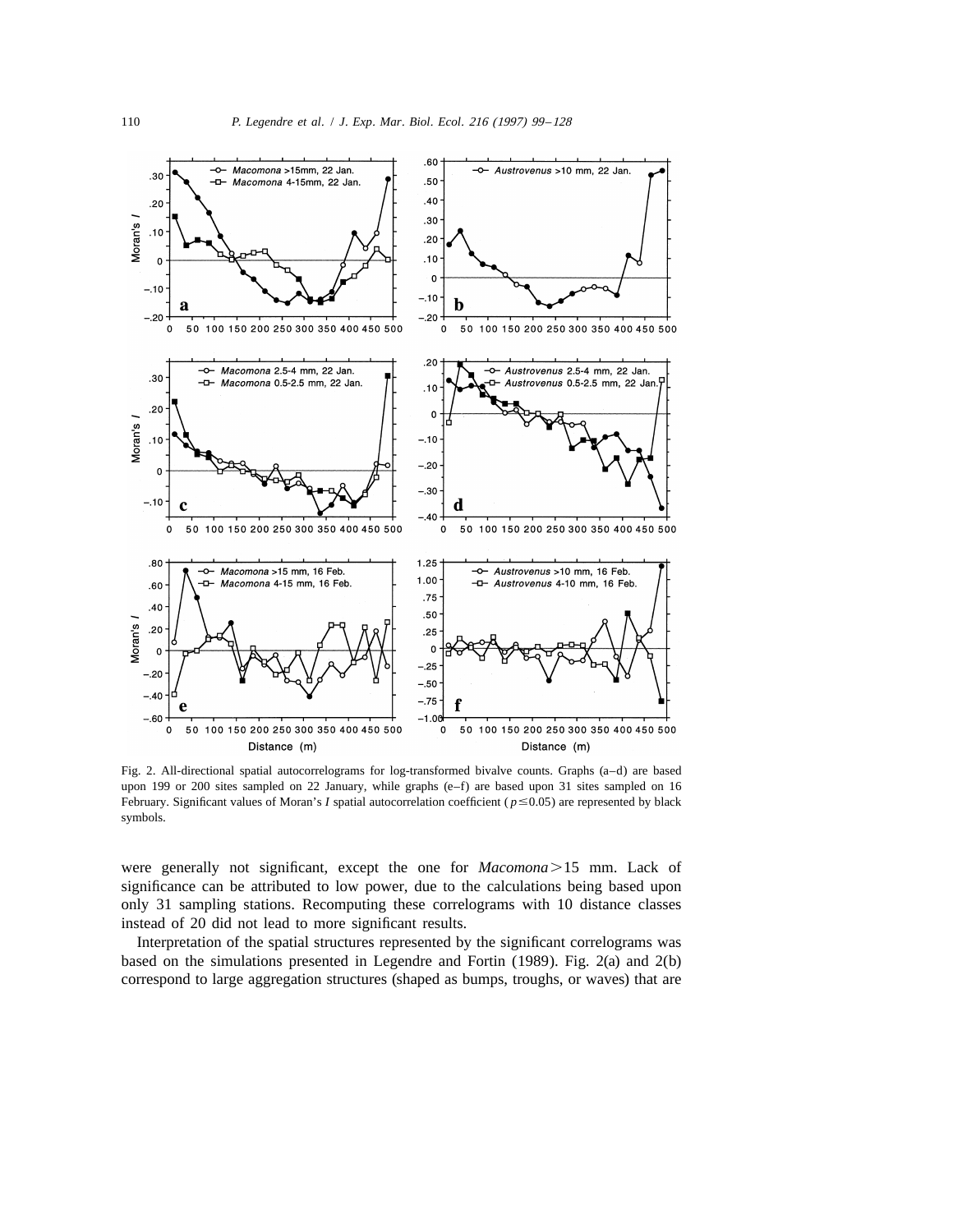|  | 216 (1997) 99–128 |  |  |
|--|-------------------|--|--|
|--|-------------------|--|--|

| Table 2 |  |  |  |                                                                    |  |
|---------|--|--|--|--------------------------------------------------------------------|--|
|         |  |  |  | Trend surface models for the bivalve count variables $(ln(x + 1))$ |  |

| Model for <i>Macomona</i> > 15 mm, 22 January, counted in 0.25 m <sup>2</sup>                        |                              |
|------------------------------------------------------------------------------------------------------|------------------------------|
| $n = 200$ , $\Sigma = 8003$ , $\bar{v} = 40.02$ , S.E. = 0.791, dens. = 160.1                        | $R^2$ =0.3171, p<0.0001      |
| $\hat{y} = 3.694 - 1.927 X + 1.722 Y - 7.590 XY + 36.230 X^3 - 47.336 X^2Y$                          |                              |
| Model for <i>Macomona</i> 4–15 mm, 22 January, counted in 0.04 m <sup>2</sup>                        |                              |
| $n = 200$ , $\Sigma = 209$ , $\bar{y} = 1.05$ , S.E. = 0.085, dens. = 26.1                           | $R^2$ =0.1192, $p$ <0.0001   |
| $\hat{y} = 0.684 + 0.671 X + 1.319 Y - 6.161 X^2$                                                    |                              |
| Model for <i>Macomona</i> 2.5–4 mm, 22 January, counted in 0.04 m <sup>2</sup>                       |                              |
| $n=199$ , $\Sigma = 139$ , $\bar{y}=0.70$ , S.E. = 0.080, dens. = 17.5                               | $R^2$ = 0.1094, $p$ < 0.0001 |
| $\hat{y} = 0.429 + 0.889 X - 4.288 X^2 + 10.135 XY$                                                  |                              |
| Model for <i>Macomona</i> 0.5–2.5 mm, 22 January, counted in 0.04 m <sup>2</sup>                     |                              |
| $n=199$ , $\Sigma$ = 551, $\bar{y}$ = 2.77, S.E. = 0.207, dens. = 69.2                               | $R^2$ =0.1458, p <0.0001     |
| $\hat{y} = 1.147 + 0.924 X + 1.562 Y - 9.212 X^2 + 19.395 XY$                                        |                              |
| Model for <i>Macomona</i> > 15 mm, 16 February, counted in 0.25 m <sup>2</sup>                       |                              |
| $n=31$ , $\Sigma = 964$ , $\bar{v} = 31.10$ , S.E. = 2.162, dens. = 124.4                            | $R^2$ = 0.3936, p = 0.0033   |
| $\hat{v} = 3.424 - 0.939 X + 4.012 Y - 133.062 X^2Y$                                                 |                              |
| Model for Macomona 4-15 mm, 16 February, counted in 0.25 m <sup>2</sup>                              |                              |
| $n=31$ , $\Sigma = 202$ , $\bar{y} = 6.52$ , S.E. = 0.753, dens. = 26.1                              | $R^2$ = 0.1503, p = 0.0312   |
| $\hat{v} = 1.467 + 15.412 X^2$                                                                       |                              |
| Model for Austrovenus > 10 mm, 22 January, counted in 0.25 m <sup>2</sup>                            |                              |
| $n = 200$ , $\Sigma = 374$ , $\bar{y} = 1.87$ , S.E. = 0.291, dens. = 7.5                            | $R^2$ = 0.3483, p < 0.0001   |
| $\hat{y}$ = 0.288 + 1.630 X + 18.088 $X^2$ – 31.653 XY + 23.727 $Y^2$ – 49.721 $X^3$ + 87.807 $X^2Y$ |                              |
| Model for Austrovenus 2.5–4 mm, 22 January, counted in 0.04 m <sup>2</sup>                           |                              |
| $n=199$ , $\Sigma = 185$ , $\bar{y}=0.93$ , S.E. = 0.084, dens. = 23.2                               | $R^2$ = 0.1617, $p$ < 0.0001 |
| $\hat{y} = 0.495 - 1.210 X + 3.127 Y - 89.791 X^2Y$                                                  |                              |
| Model for Austrovenus $0.5-2.5$ mm, 22 January, counted in 0.04 m <sup>2</sup>                       |                              |
| $n=199$ , $\Sigma = 192$ , $\bar{y}=0.96$ , S.E. = 0.095, dens. = 24.1                               | $R^2$ = 0.1694, $p$ < 0.0001 |
| $\hat{y} = 0.482 - 1.718 X + 9.415 XY - 67.507 X^2Y + 131.171 XY^2$                                  |                              |
| Model for Austrovenus > 10 mm, 16 February, counted in 0.25 m <sup>2</sup>                           |                              |
| $n=31$ , $\Sigma = 72$ , $\bar{y} = 2.32$ , S.E. = 1.131, dens. = 9.3                                | $R^2$ = 0.5508, p < 0.0001   |
| $\hat{y} = 0.119 + 27.920 X^2 - 40.770 XY$                                                           |                              |
| Model for Austrovenus 4–10 mm, 16 February, counted in 0.25 m <sup>2</sup>                           |                              |
| $n=31$ , $\Sigma = 56$ , $\bar{y} = 1.81$ , S.E. = 0.351, dens. = 7.2                                | $R^2$ = 0.2917, $p$ = 0.0080 |
| $\hat{v} = 0.756 + 9.493 Y - 702.473 Y^3$                                                            |                              |

*X* and *Y* are geographic coordinates in km, centred on their respective means. The fitted value of the dependent variable in each model is designated by  $\hat{y}$ .  $R^2$  is the coefficient of multiple determination of the model, and *p* the associated probability. All terms reported in the trend surface equations are significant ( $p \le 0.05$ ); some regression coefficients are large because the squared and cubic terms of the spatial polynomial are very small numbers. Basic statistics are also provided for the untransformed counts: *n* is the number of observations;  $\Sigma$ designates the sum of bivalves of the given species and size, counted in all samples;  $\bar{y}$  is the mean, and S.E. is the standard error of the mean; dens. is the mean estimated density (animal $\cdot$ m<sup>-2</sup>).

the same size or larger than the study site; for bumpy or wavy structures, the distance between successive peaks or troughs is twice the distance where the minimum autocorrelation value occurs in the correlogram. Fig. 2(c) and 2(d) correspond to spatial gradients running over the site, that are perhaps part of bumpy or wavy structures that occur on spatial scales larger than our study area. Correlograms cannot be of further help in determining the shapes of these large-scale structures because they exceed the size of the study site. So, their shapes will now be investigated using trend surface analysis and mapping; Figs. 4–7 will help interpret the correlograms.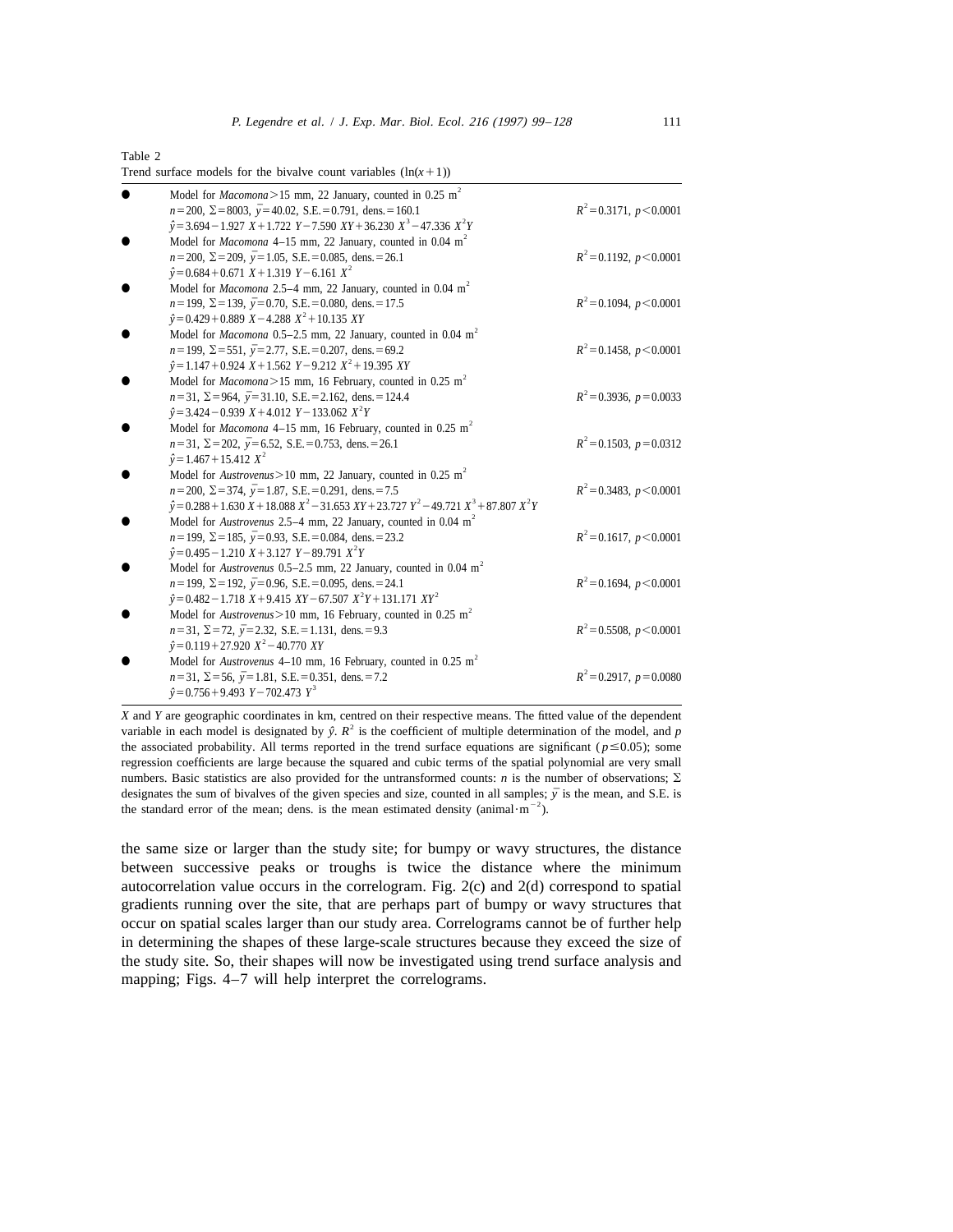

Fig. 3. Coefficients of determination  $(R^2)$  of the spatial trend-surface models, where a significant model has been identified. Details in Table 1.

## 3.1.2. *Trend surface analyses*

Highly significant trend surface equations were found for all bivalve variables (Table 2). This corroborates the interpretations of the autocorrelograms; the spatial distributions of these organisms are not random, but highly organised at the scale of the 12.5 ha study site. The trend surface models for the smaller animals have much smaller coefficients of determination (10–20%) than for larger animals (30–55%). The best models, that is, the models with the highest coefficients of determination ( $R^2$ ), are for the *Macomona*>15 mm and *Austrovenus* > 10 mm (Table 2, Fig. 3). Also, the coefficients of determination are consistently higher for *Austrovenus* than for *Macomona*, despite the fact that *Macomona* were usually far more numerous than *Austrovenus*. That the coefficients of determination are consistently higher for 16 February than for 22 January is due to a large extent to a higher ratio of number of parameters to sample size.

#### 3.1.3. *Maps*

Maps that illustrate the trend surface equations are presented for the largest and smallest size classes (Fig. 4 Fig. 5 Fig. 6 Fig. 7); the field counts are also presented in each case for comparison. The two species displayed very different spatial patterns for their largest size classes (the correlation of these two variables across 200 locations is low,  $r=0.0481$ ), although they presented very similar correlograms (Fig. 2  $(a-b)$ ); Legendre and Fortin (1989) had already shown that different spatial structures may lead to the same type of correlogram. What the two species had in common is a wavy structure whose main axis of variation is NW to SE. In the same way, while the trend surfaces for the smallest *Macomona* and *Austrovenus* are very different (the correlation of these two variables is  $r=0.2039$ ), the all-directional correlograms seem to have picked up mostly the main spatial gradient in each of these surfaces (Fig. 2 (c–d)).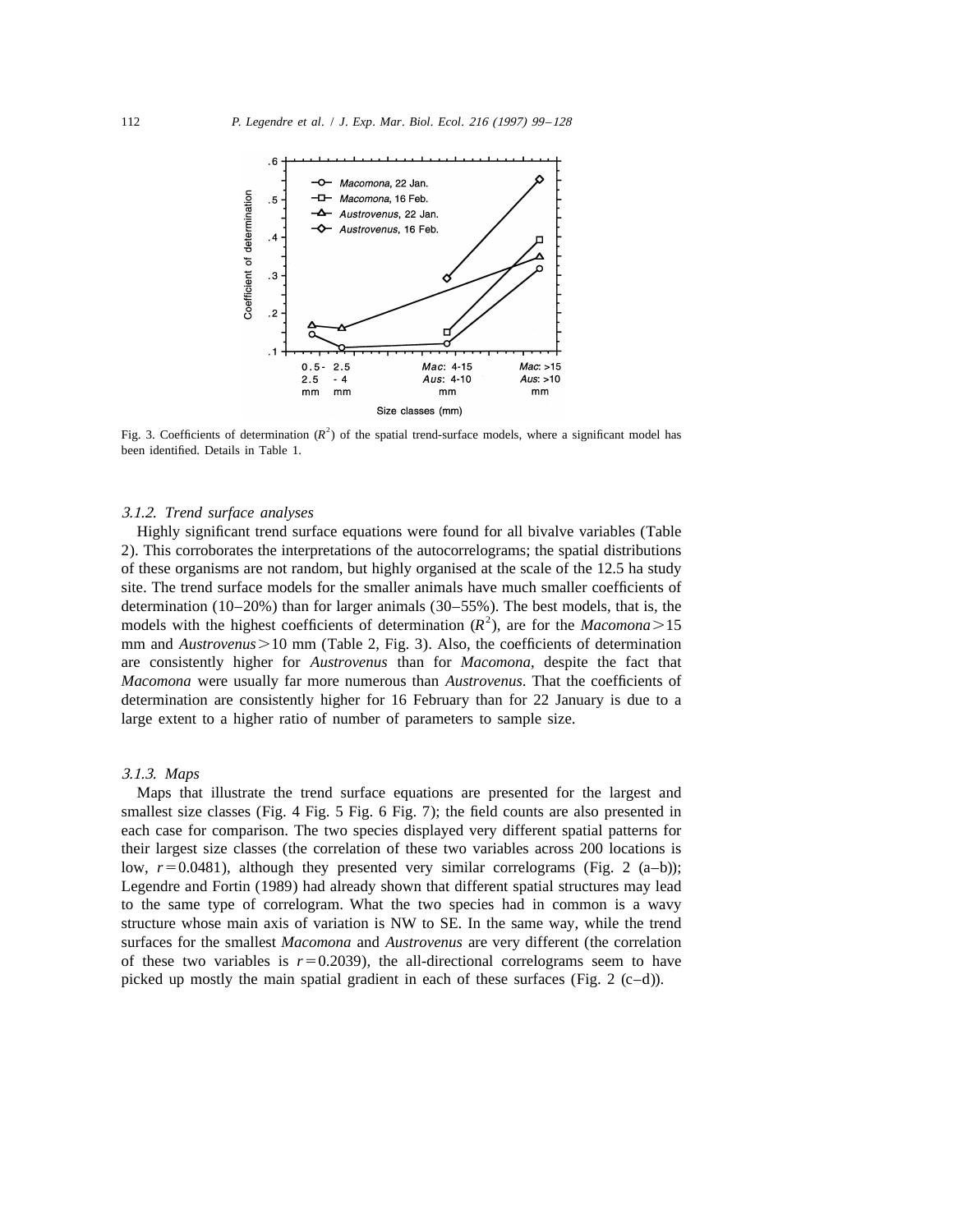|  |  |  |  |  |  |  |  |  | 35 41 37 48 52 68 64 51 52 19 50 48 46 50 40 33 27 29 32 39 |  |
|--|--|--|--|--|--|--|--|--|-------------------------------------------------------------|--|
|  |  |  |  |  |  |  |  |  | 22 47 46 33 51 71 54 71 44 56 63 50 30 49 46 41 43 40 29 32 |  |
|  |  |  |  |  |  |  |  |  | 45 66 58 60 27 59 50 52 41 40 54 39 41 46 47 19 24 30 20 28 |  |
|  |  |  |  |  |  |  |  |  | 41 56 33 60 59 60 53 52 26 39 31 33 29 54 37 18 36 42 27 29 |  |
|  |  |  |  |  |  |  |  |  | 48 36 38 34 41 55 42 67 53 57 34 34 42 33 32 46 33 18 27 32 |  |
|  |  |  |  |  |  |  |  |  | 41 32 41 35 48 52 40 56 40 44 41 43 44 41 43 32 22 34 30 32 |  |
|  |  |  |  |  |  |  |  |  | 17 29 50 67 35 52 28 44 45 28 30 35 30 28 35 37 20 28 50 31 |  |
|  |  |  |  |  |  |  |  |  | 27 43 38 44 29 44 35 39 44 38 40 24 37 43 35 31 38 48 50 37 |  |
|  |  |  |  |  |  |  |  |  | 27 42 36 36 29 46 39 38 29 37 38 35 35 38 25 38 39 54 50 44 |  |
|  |  |  |  |  |  |  |  |  | 52 41 32 41 42 28 47 22 24 17 37 31 38 29 41 38 36 46 38 52 |  |

#### (a)  $Macomona > 15$  mm counts at the 200 sampling stations





Fig. 4. *Macomona* > 15 mm from 200 sites, 22 January. (a) Actual counts at sampling stations in the 200 regular grid cells; in the field, the stations were not equispaced. (b) Map of the trend surface equation explaining 32% of the spatial variability of the data. The values estimated from the trend-surface equation (log-transformed data) have been back-transformed to raw counts before plotting. The sampling grid is viewed from the south.

#### 3.2. *Are the patterns stable through time*?

Comparisons between 22 January and 16 February are possible only for large animals (*Macomona* > 15 mm, *Austrovenus* > 10 mm), because only these variables provide whole-plot counts for both dates, even if only at 31 stations. Paired *t*-tests performed on the normalised (log-transformed:  $ln(x+1)$ ) data show that there is a slight but highly significant difference in means of the log-transformed data for large *Macomona* (abundances decreased: mean for 22 January in the original count scale  $=40$  animals per quadrat, mean for 16 February = 31; for log-transformed data:  $t = 5.27$ , d.f. = 30; the difference would remain significant after correction for autocorrelation), but not for large *Austrovenus* (mean for 22 January = 1.9 animals per quadrat, mean for 16 February = 2.3; for log-transformed data:  $t=0.81$ , d.f. = 30).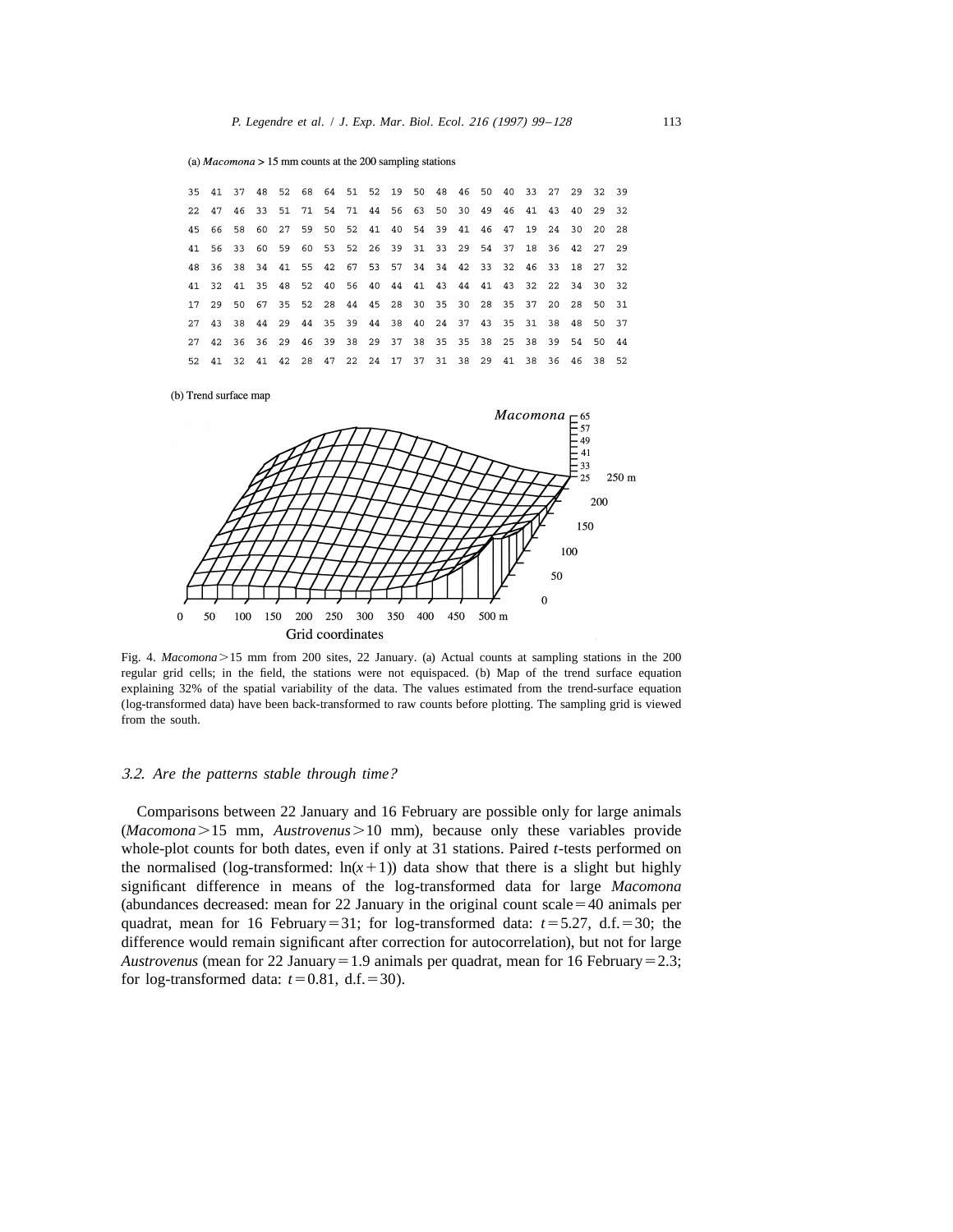|                | $0 \quad 1 \quad 0$                      |                          |                          |                          | 2 0 1 2 6 2 0 5 1 6 2 2 2 3 6 11 7     |  |  |  |  |  |  |                |                |
|----------------|------------------------------------------|--------------------------|--------------------------|--------------------------|----------------------------------------|--|--|--|--|--|--|----------------|----------------|
| $\mathbf{0}$   |                                          | $0 \quad 3$              | $\overline{1}$           | $\overline{0}$           | 0 4 2 7 2 5 • 8 0 1 7 3 5 6 3          |  |  |  |  |  |  |                |                |
| $^{\circ}$     |                                          |                          |                          |                          | 0 0 5 5 4 0 6 2 8 8 4 8 3 10 2 6 5 5 5 |  |  |  |  |  |  |                |                |
| $^{\circ}$     |                                          | $0\quad 0\quad 0$        |                          | $\mathbf{1}$             | 5 3 0 0 4 1 0 2 4 3 0 3 5 0            |  |  |  |  |  |  |                | $\overline{0}$ |
| $\overline{4}$ | $\overline{0}$                           |                          |                          |                          | 2 3 6 3 7 3 2 3 1 2 3 9 3 1 3 4 3 3    |  |  |  |  |  |  |                |                |
|                | $0\quad 10$                              | $\overline{\phantom{0}}$ | $\overline{\phantom{0}}$ |                          | 0 10 0 0 2 1 0 0 5 2 1 10 4 1 2 0      |  |  |  |  |  |  |                |                |
|                | $0 \quad 1 \quad 0$                      |                          | $\overline{2}$           | $\overline{\phantom{0}}$ | 4 0 1 0 0 0 11 2 6 8 2 11 0 1 1        |  |  |  |  |  |  |                |                |
|                | 2 0 6 3 2 3 1 2 4 0 2 0 8 2 1 12 8 7 5 2 |                          |                          |                          |                                        |  |  |  |  |  |  |                |                |
| $\mathbf{0}$   |                                          | 4 0 0                    |                          |                          | 5 7 3 0 1 0 1 1 0 1 0 0 0 0 2 0        |  |  |  |  |  |  |                |                |
|                | 0 10                                     |                          |                          |                          | 6 5 3 5 4 3 0 3 4 6 0 0 0 5 0 6        |  |  |  |  |  |  | $\overline{0}$ | $^{\circ}$     |

(a)  $Macomona$  0.5-2.5 mm counts at the 199 sampling stations

(b) Trend surface map



Fig. 5. *Macomona* 0.5–2.5 mm from 199 sites, 22 January. Presentation as in Fig. 3. Dot: missing datum. The trend surface equation explains 15% of the spatial variability of the data.

To assess the consistency of spatial patterns, for the 31 stations that were sampled on two occasions, a spatial pattern of *differences* was determined (Legendre and McArdle, 1997). For both large *Macomona* and large *Austrovenus*, no significant trend surface could be identified among the 31 difference values. So there is no indication of changes *in shape* over the three-week interval. This exercise could not be done for the next size class as data were not available for the same sampling grain (see *Bivalve count data*, Section 2.2).

Correlations between dates were also computed to measure the similarity, or stability of values between dates; differences in mean would not be found by this analysis because correlations are computed on differences from the respective means. Correlations were high for large *Macomona*, between whole-plot counts on 22 January and 16 February  $(r=0.7040)$ ; the same was true for large *Austrovenus*  $(r=0.7050)$ . So, again, adult counts seem fairly stable across three weeks. Such was not the case for smaller individuals, however; the correlation for *Macomona* 4–15 mm between core counts on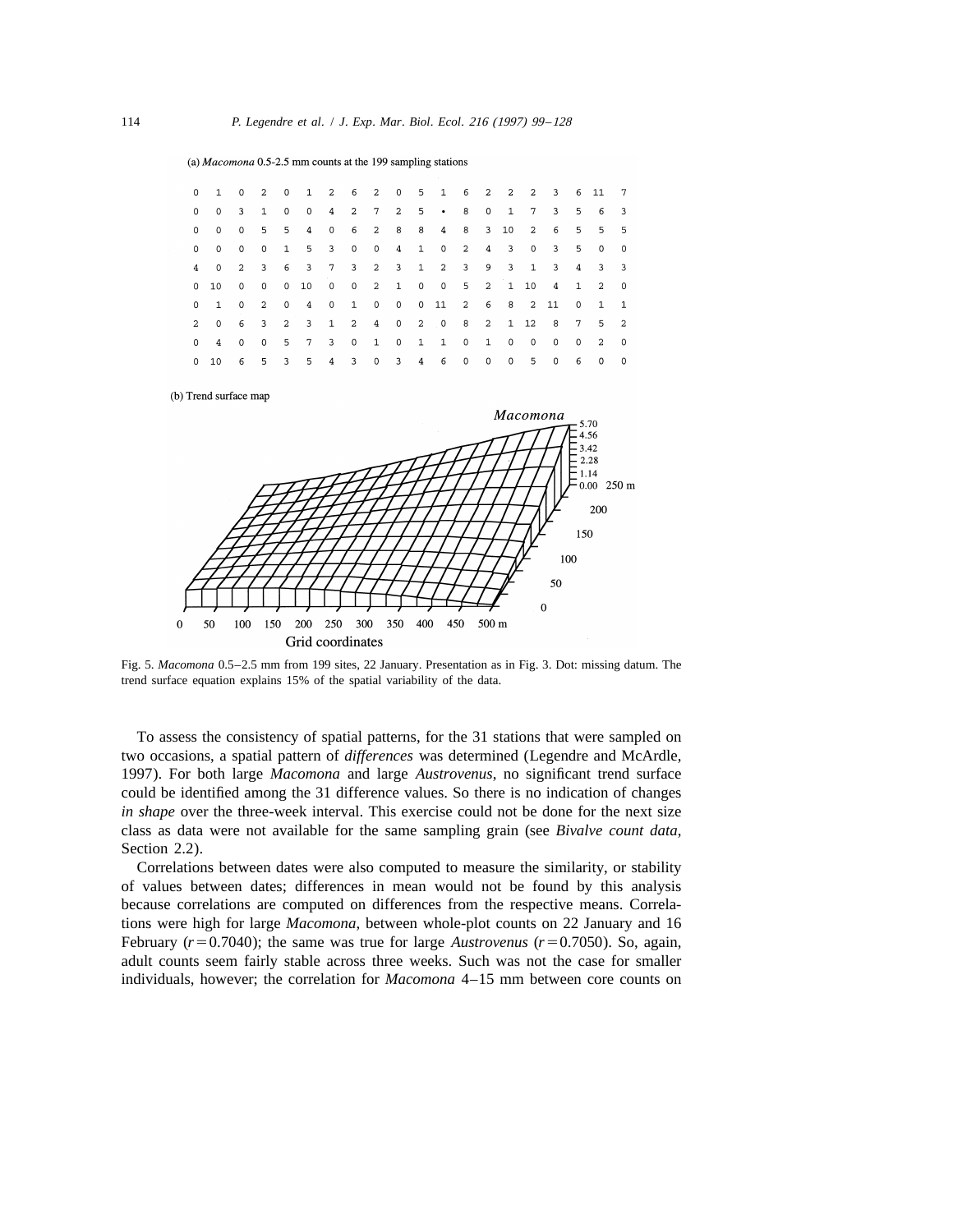

(a) *Austrovenus* counts at the 200 sampling stations

(b) Trend surface map



Fig. 6. *Austrovenus* > 10 mm from 200 sites, 22 January. Presentation as in Fig. 3. The trend surface equation explains 35% of the spatial variability of the data.

22 January and whole-plot counts on 16 February is negative  $(r=-0.3055)$ . This indicates that a change occurred.

#### 3.3. *Are the patterns the same across species and size classes*?

The principal component analysis (Fig. 8(a)) clearly reveals that large *Macomona*  $(>15$  mm) had similar distributions in the two dates; the same is true for large Austrovenus (>10 mm). However, the large *Macomona* behave very differently from the large *Austrovenus*. The same picture was obtained using log-transformed data instead of raw counts.

Drawing arrows from the smaller to the larger size classes of each species, for each sampling date, suggests an interesting relationship (Fig.  $8(b-c)$ ). While intermediatesized *Macomona* (4–15 mm) on 22 January are unrelated to intermediate-sized *Macomona* on 16 February, the large animals are quite highly correlated. Because there were so few *Austrovenus* 4–10 mm in the core samples of 22 January, we don't know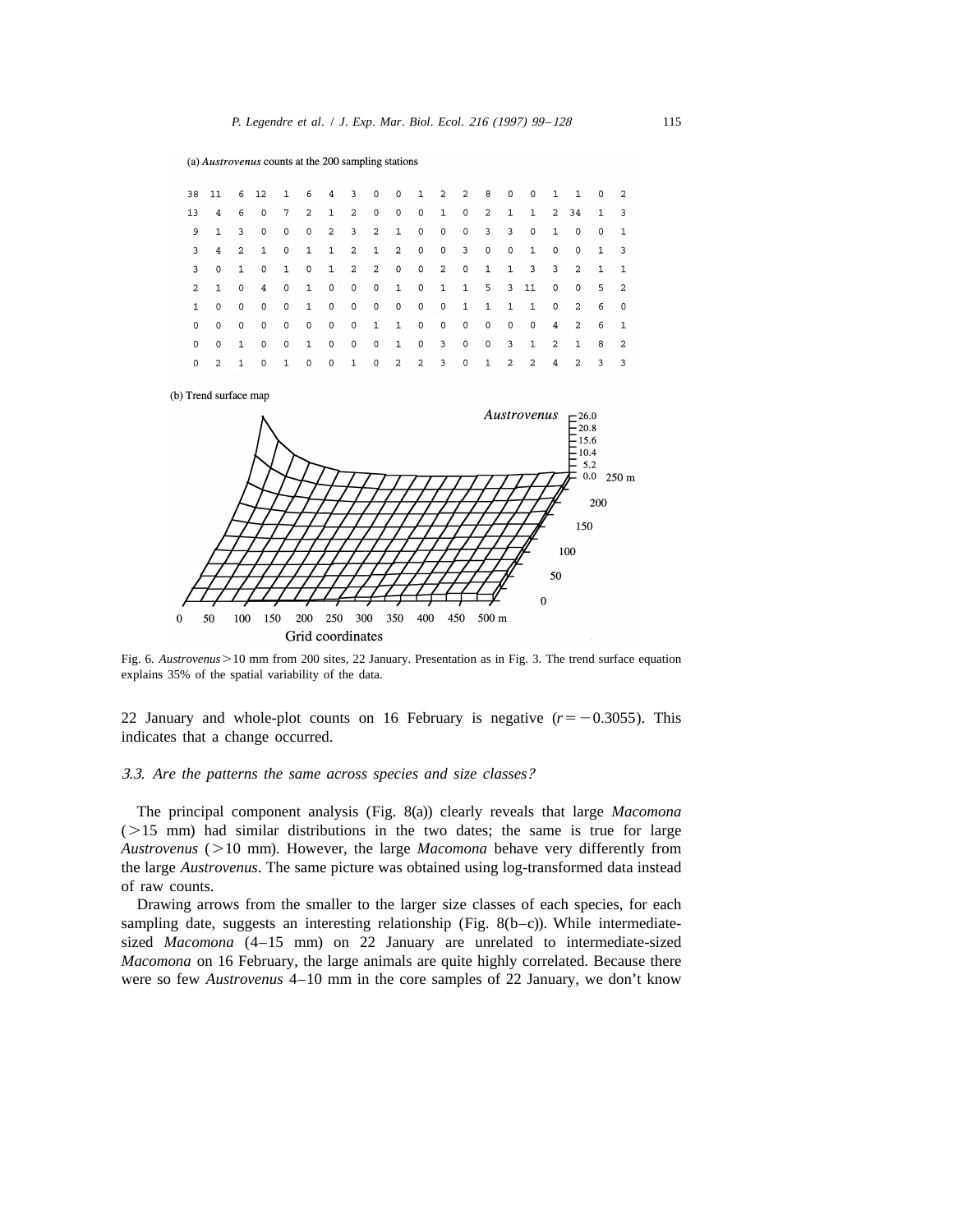

(a) *Austrovenus* 0.5-2.5 mm counts at the 199 sampling stations

(b) Trend surface map



Fig. 7. *Austrovenus* 0.5–2.5 mm from 199 sites, 22 January. Presentation as in Fig. 3. Dot: missing datum. The trend surface equation explains 17% of the spatial variability of the data.

whether animals pertaining to this size class would be found in the same or different portions of the graph on 22 January and 16 February, although we know that their mean density over the study site changed from 2 to 7 animal  $\text{m}^{-2}$  during that time interval. We know, however, that large *Austrovenus* ( $>10$  mm) are clearly found together in the plot on the two dates, in a location opposite to large *Macomona*. In contrast, small animals  $( $4 \text{ mm}$ )$  of both species are found in the same region of the plane of the first two principal components (lower left in Fig. 8(a)); their correlation is 0.2039.

## 3.4. *Spatial modelling of bivalve counts*

A summary of the five-step spatial modelling procedure, for each of the 11 bivalve count variables, is presented in Table 3, with detailed examples in Appendix A. Interpretation will focus on the signs of the significant regression coefficients, summarised in Table 4. Besides the variables found in Table 4, variables from the spatial polynomial turned out to be significant in three models (modelling step 3 in Table 3;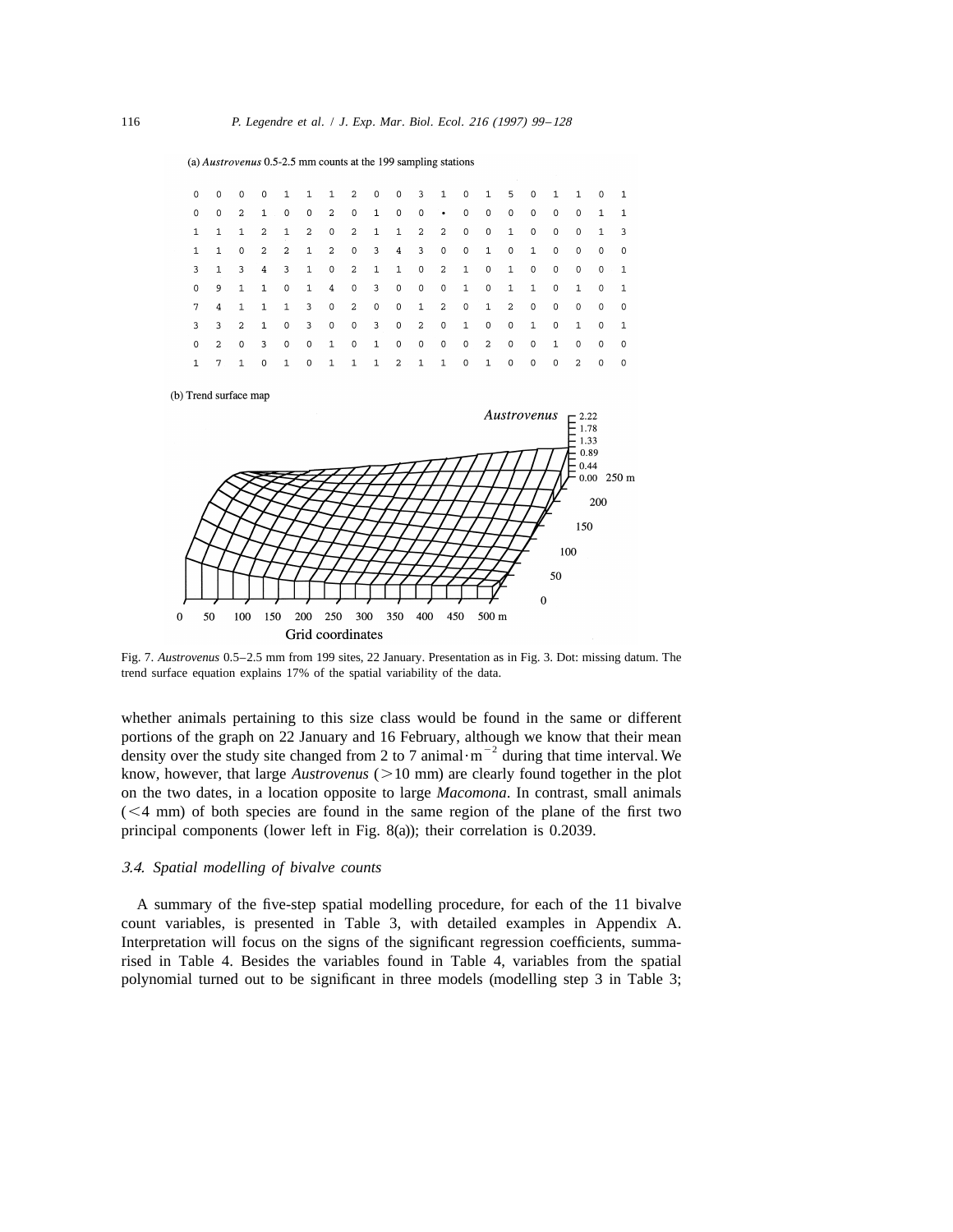

Fig. 8. (a) Bivalve count variables represented in space of the first two eigenvectors, accounting together for 40% of the variation of the correlation matrix (1: 20.4%; 2: 19.6%). *Macomona* is represented by circles, *Austrovenus* by squares. (b) Interpretation of the same graph for *Macomona*. Arrows indicate the size sequence for each sampling date. Size classes are represented by numbers. (c) Same for *Austrovenus*.

only the signs of the significant partial regression coefficients are shown):  $-X$ ,  $-XY$  and  $+X^3$  for *Macomona* > 15 mm, 22 January;  $+X^2$  for *Macomona* 4–15 mm, 16 February;  $-X^3$  for *Austrovenus* > 10 mm, 22 Januar 16 February.

At the scale of the 250 m $\times$ 500 m study site, the physical variables had significant contributions to the explanation of count variation in all *Macomona* and *Austrovenus* size classes, except *Macomona* (4–15 mm) sampled on 16 February (Table 3). The biological variables explained residual variation in counts in the smallest *Macomona* and *Austrovenus*.

Residual spatial variability, operating at the scale of the study site or larger, was detected in the larger animals. In the largest *Macomona* and *Austrovenus*, for example, spatial terms in  $X<sup>3</sup>$  were significant in modelling step 3, indicating the presence of residual spatial variation at the scale of 500 m. Combinations of physical and biological variables explained most of the large-scale spatial structure in bivalve counts (scale of the study site); indeed, there is little or no significant spatial variation left in modelling steps 3 and 5 of Table 3. The unexplained variability (1 minus the  $R<sup>2</sup>$  value given in last column of Table 3) can be attributed either to spatially-structured variability at the scale of the study site that cannot be expressed as a linear combination of the terms of the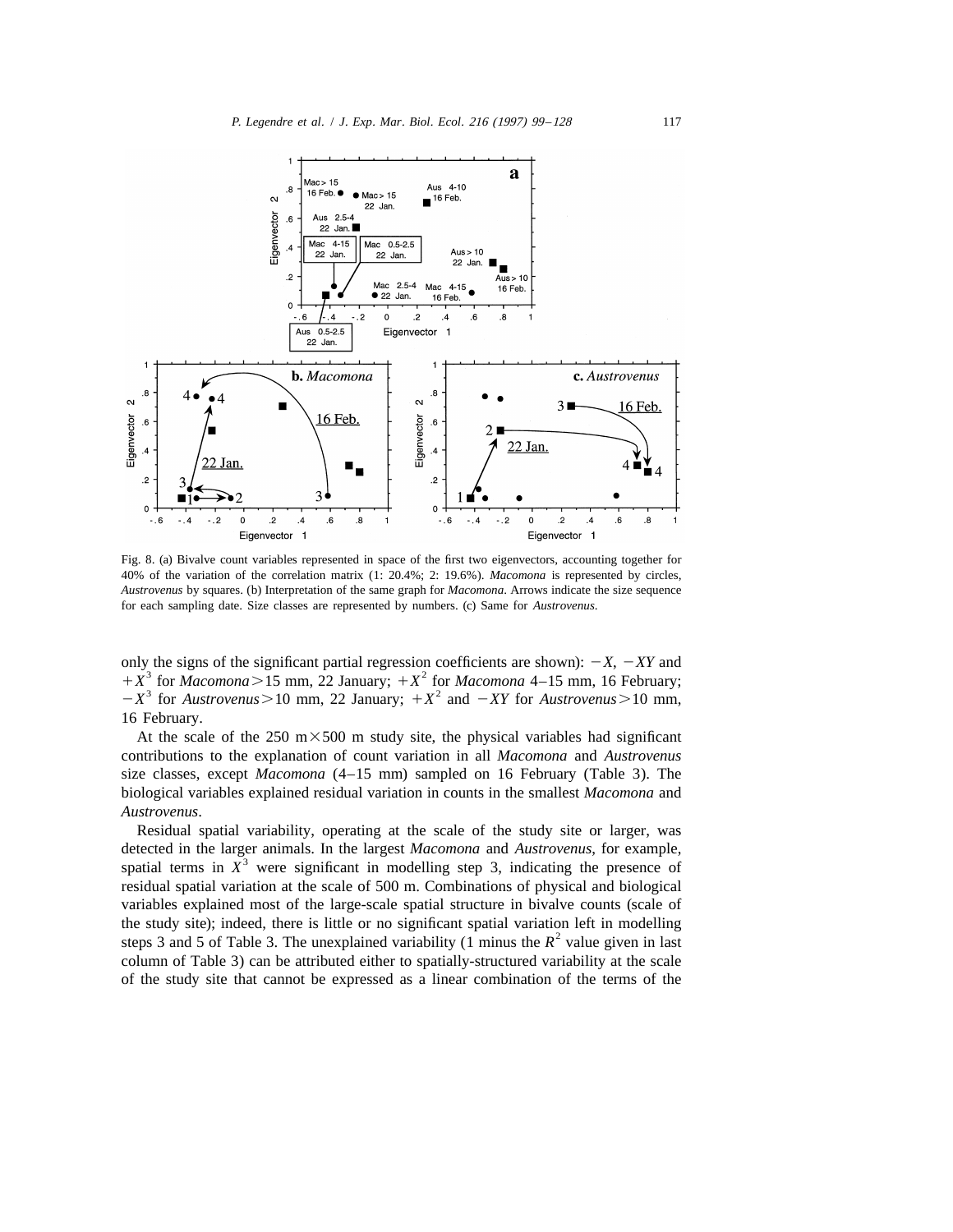|                          |                  | Step 1<br>Spatial | Step 2<br>Physics | Step 3<br>$+$ spatial | Step 4<br>$Physics + biology$ |              | Step 5<br>$+$ spatial | Total<br>$R^2$ |  |
|--------------------------|------------------|-------------------|-------------------|-----------------------|-------------------------------|--------------|-----------------------|----------------|--|
| Dependent variable       | $\boldsymbol{n}$ | $R^2$             | $R^2$             | $\Delta R^2$          | $R^2$                         | $\Delta R^2$ | $\Delta R^2$          |                |  |
| Macomona                 |                  |                   |                   |                       |                               |              |                       |                |  |
| $>15$ mm, 22 Jan.        | 200              | 0.3171            | $0.2583*$         | $0.0726*$             |                               |              |                       | 0.3309         |  |
| $4-15$ mm, 22 Jan.       | 200              | 0.1192            | $0.1060*$         | $0.0268$ ns           |                               |              |                       | 0.1060         |  |
| $2.5-4$ mm, 22 Jan.      | 199              | 0.1094            | $0.1653*$         | 0.0345ns              |                               |              |                       | 0.1653         |  |
| $0.5 - 2.5$ mm, 22 Jan.  | 199              | 0.1458            | $0.2234*$         | 0.0233ns              | $0.3785*$                     | $0.1551*$    | 0.0320ns              | 0.3785         |  |
| $>15$ mm. 16 Feb.        | 31               | 0.3936            | $0.4880*$         | $0.0926$ ns           |                               |              |                       | 0.4880         |  |
| $4-15$ mm, 16 Feb.       | 31               | 0.1503            |                   | $0.1503*$             |                               |              |                       | 0.1503         |  |
| Austrovenus              |                  |                   |                   |                       |                               |              |                       |                |  |
| $>10$ mm, 22 Jan.        | 200              | 0.3483            | $0.3421*$         | $0.0186*$             |                               |              |                       | 0.3606         |  |
| $2.5 - 4$ mm, 22 Jan.    | 199              | 0.1617            | $0.2126*$         | $0.0304$ ns           |                               |              |                       | 0.2126         |  |
| $0.5 - 2.5$ mm, 22 Jan.  | 199              | 0.1694            | $0.1894*$         | 0.0316ns              | $0.2810*$                     | $0.0917*$    | 0.0378ns              | 0.2810         |  |
| $>10$ mm, 16 Feb.        | 31               | 0.5508            | $0.6872*$         | $0.1036*$             |                               |              |                       | 0.7907         |  |
| 31<br>$4-10$ mm, 16 Feb. |                  | 0.2917            | $0.3437*$         | 0.2383ns              |                               |              |                       | 0.3437         |  |

Table 3 Spatial modelling of the bivalve count variables (dependent variables)

Step 1 reports the  $R^2$  coefficients of the spatial models in Table 2. Step 2: model using the physical variables only:  $R^2$ . Step 3: adding the spatial to the physical variables:  $\Delta R^2$  is reported; when a significant spatial polynomial cannot be found, the  $\Delta R^2$  is given for all nine terms of the spatial polynomial. Step 4: the physical and biological variables:  $R^2$ ,  $\Delta R^2$ . Step 5: adding the spatial to the physical and biological variables:  $\Delta R^2$ . Total  $R^2$ :  $R^2$  value reached using all the significant variables in the models. The significance level is 0.05.  $R^2$  = coefficient of determination;  $\Delta R^2$  = increase in  $R^2$  from the model without the stated "+" variables to the model that includes them. \*= significant at the 0.05 level; ns=spatial structure not significant; —= no significant term was found.

cubic trend-surface equation, or to smaller-scale phenomena, since the spatial polynomial of the geographic coordinates *X* and *Y* was limited by design to power 3, as explained in Section 2.4; smaller scales have been investigated by Hewitt et al. (1997).

## **4. Discussion**

We have shown (Fig. 2; Figs.  $4-7$ ) that the bivalve count variables are spatially structured at the scale of our study site. We expected physical processes to be also spatially structured at that scale, because of the large size of the study site. So, the action of physical variables on bivalve counts, if any, should be detectable at that scale, and could contribute to explain the spatial structure of the bivalve counts, detected by the trend-surface polynomial equations (Table 2).

Our pilot study (Hewitt et al., 1997: cross-correlograms) indicated that interactions between species and size classes of the two dominant bivalves, when they could be detected, were found at scales no larger than 0 to 5 m. Negative adult–juvenile interactions amongst *Macomona* were indicated by the increased flux of juveniles in areas of high adult density (Turner et al., 1997) and were demonstrated in experimental plots throughout the study site (Thrush et al., 1997a). Thus interactions appear to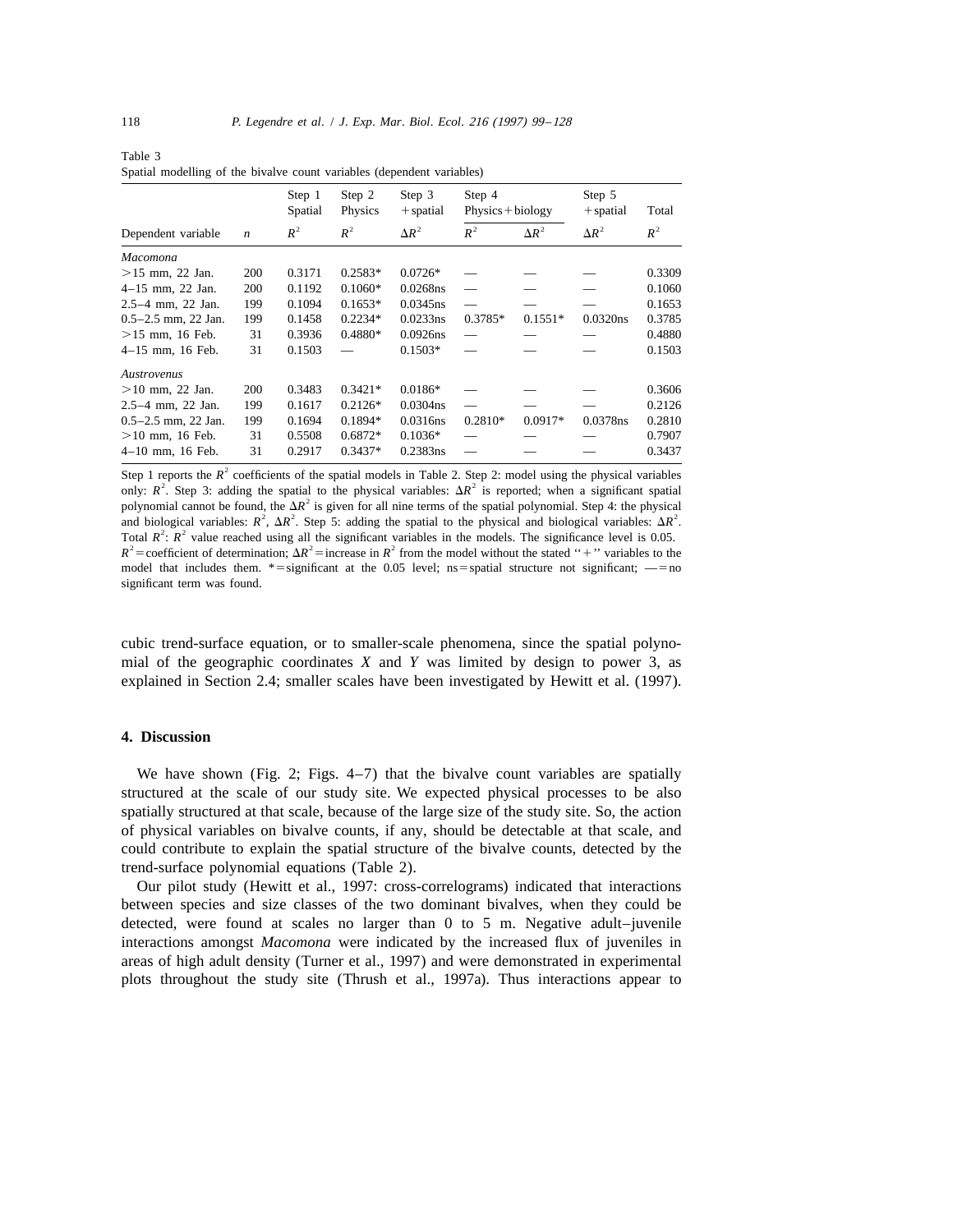|                             | Shell<br>hash                   | Elevation | $E$ levation <sup>2</sup> | Elevation <sup>3</sup> | Ebb<br>stress | Flood<br>stress | <b>SW</b><br>work | <b>WSW</b><br>work | $>20$ cm<br>water | Wave<br>stirring | Macomona 2.5-4 mm | Maconoma<br>$0.5 - 2.5$ mm $2.5 - 4$ mm | Austrovenus | Austrovenus<br>$0.5 - 2.5$ mm |
|-----------------------------|---------------------------------|-----------|---------------------------|------------------------|---------------|-----------------|-------------------|--------------------|-------------------|------------------|-------------------|-----------------------------------------|-------------|-------------------------------|
| Macomona                    |                                 |           |                           |                        |               |                 |                   |                    |                   |                  |                   |                                         |             |                               |
| $>15$ mm, 22 Jan.           |                                 | $^{+}$    |                           | $^{+}$                 |               |                 |                   |                    | $^{+}$            |                  |                   |                                         |             |                               |
| $4-15$ mm, 22 Jan.          |                                 | $^{+}$    |                           |                        |               | ÷               |                   |                    |                   |                  |                   |                                         |             |                               |
| $2.5-4$ mm, 22 Jan.         | $\overline{\phantom{a}}$        | $^{+}$    |                           |                        |               | $^{+}$          |                   |                    | $+$               |                  |                   |                                         |             |                               |
| $0.5 - 2.5$ mm, 22 Jan. $-$ |                                 |           |                           |                        |               | $^{+}$          |                   |                    | $^{+}$            |                  | $^{+}$            |                                         | $^{+}$      | $^{+}$                        |
| $>15$ mm, 16 Feb.           |                                 | $^{+}$    |                           | $^{+}$                 |               |                 |                   |                    | $^{+}$            |                  |                   |                                         |             |                               |
| $4-15$ mm, 16 Feb.          |                                 |           |                           |                        |               |                 |                   |                    |                   |                  |                   |                                         |             |                               |
| Austrovenus                 |                                 |           |                           |                        |               |                 |                   |                    |                   |                  |                   |                                         |             |                               |
| $>10$ mm, 22 Jan.           |                                 |           | $^{+}$                    |                        |               | $^{+}$          |                   |                    |                   |                  |                   |                                         |             |                               |
| $2.5-4$ mm, 22 Jan.         | $\hspace{0.1mm}-\hspace{0.1mm}$ |           | $\overline{\phantom{0}}$  | $^{+}$                 | $^{+}$        |                 |                   |                    | $^{+}$            |                  |                   |                                         |             |                               |
| $0.5 - 2.5$ mm, 22 Jan.     |                                 | $^{+}$    |                           |                        |               |                 |                   |                    |                   |                  |                   | $^{+}$                                  |             |                               |
| $>10$ mm, 16 Feb.           |                                 |           |                           |                        |               |                 |                   |                    |                   |                  |                   |                                         |             |                               |
| $4-10$ mm, 16 Feb.          |                                 |           |                           |                        |               |                 |                   |                    |                   |                  |                   |                                         |             |                               |

Table 4 Summary of the significant contributions of the physical and biological variables to the various regression models

Signs are the signs of the partial regression coefficients.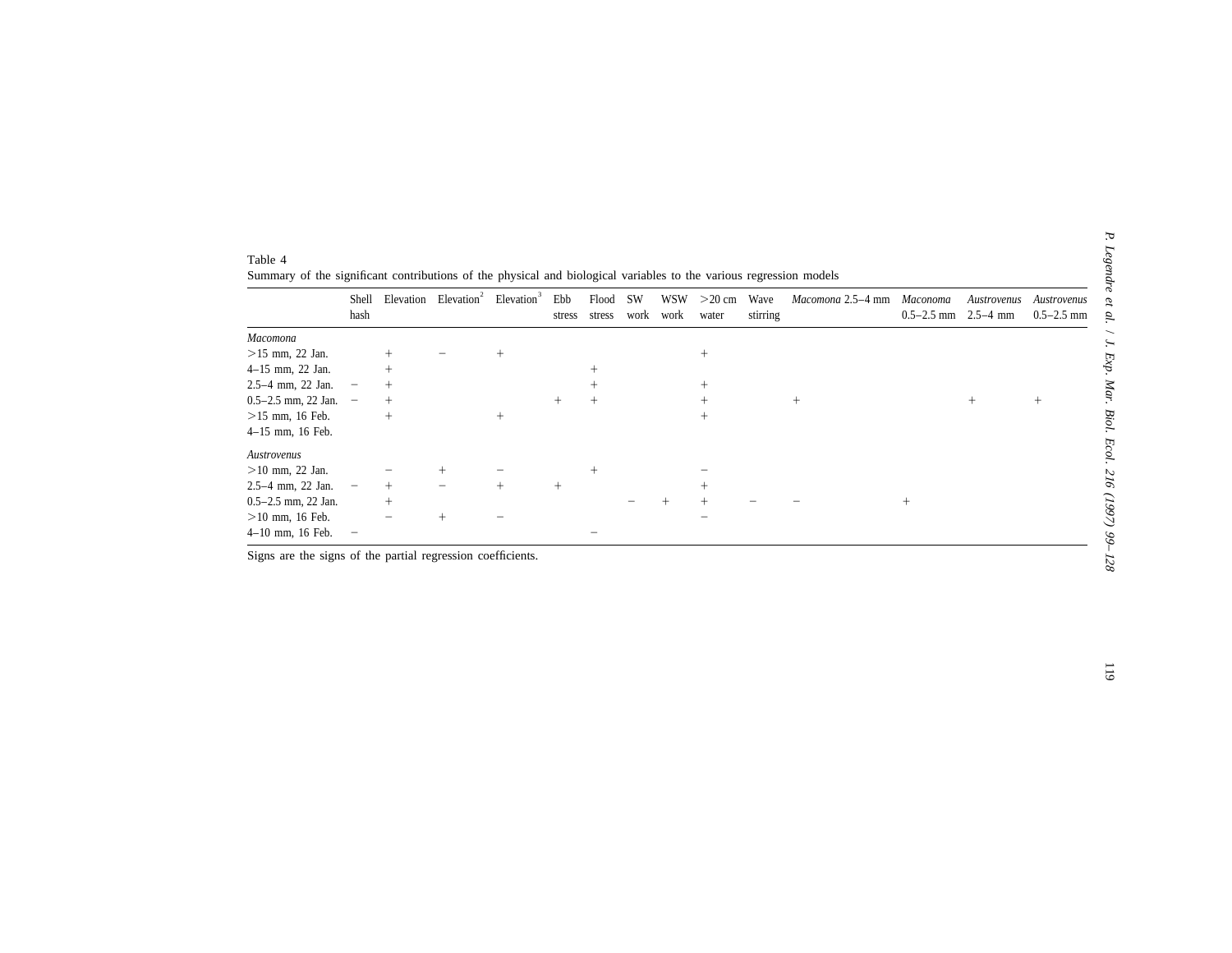function well below the scale of the present study, where the mean distance among neighbouring samples is about 30 m. As a consequence, we do not expect biological interactions between the life stages of the two dominant bivalve species to explain any of the observed large-scale variation; this point is further discussed in Section 4.2. On the other hand, if biological variables are incorporated into models as surrogates for unmeasured physical processes (e.g. localised phenomena not effectively modelled or measured by Bell et al., 1997), they should not create any new large-scale spatial structure in the residuals of the models. This point has been examined (modelling step 5).

## 4.1. *Explaining the spatial structure of bivalve counts*

Spatial variation (i.e. the variation explained by the spatial polynomial) is used in the present study simply as an indication of a significant spatial pattern in the dependent variable under study (bivalve count), at the scale of our study site. Such an indication does not contain any interpretation per se. It simply justifies our search for ecologically meaningful hypotheses capable of explaining away the spatially-structured variation of the dependent variable (Borcard and Legendre, 1994). The spatial modelling is considered fully successful when there is no significant spatial variation left to be explained in the data. Admittedly, the technique is limited in that the spatial polynomial used in the present study can only capture the large-scale structures of the dependent variables. Other techniques should be used to model small-scale autocorrelation in the data (Legendre and Borcard, 1994).

Our analyses have shown that there are large-scale spatial structures in all bivalve count variables investigated in this study (Table 2; Table 3, step 1), and that most of these large-scale structures disappear when physical and biological variables are included in models. This result also indicates that our sampling design—25 m resolution within a 250 m by 500 m study site—was appropriate because effects of physical variables were detected on bivalves sampled at that scale.

Significant large-scale spatial variation remained unexplained by our models for large bivalves, even though we had included variables for all of the physical factors commonly evaluated by benthic ecologists. Patterns in the maps of the model residuals (Fig. 9 Fig. 10) may indicate possible explanations for the remaining variation (Borcard and Legendre, 1994). In the present case, the trend surface equations of the residuals indicate that some process, structured as  $X^3$ , seems to be at work in both maps, but with effects bearing opposite signs. The nature of that process remains unknown.

The importance of ecological processes (physical or biological) varied for differentsized animals, across a study site chosen to represent basically a flat and homogeneous environment in terms of its major physical characteristics. (a) Larger organisms displayed a significant spatial structure, with physical variables explaining some but not all of this spatial variation. (b) Smaller organisms were less strongly spatially structured; virtually all of their large-scale spatial variation could be explained by physical variables. (c) Regression models for larger organisms include physical variables only, whereas models for the smallest animals include physical variables as well as a few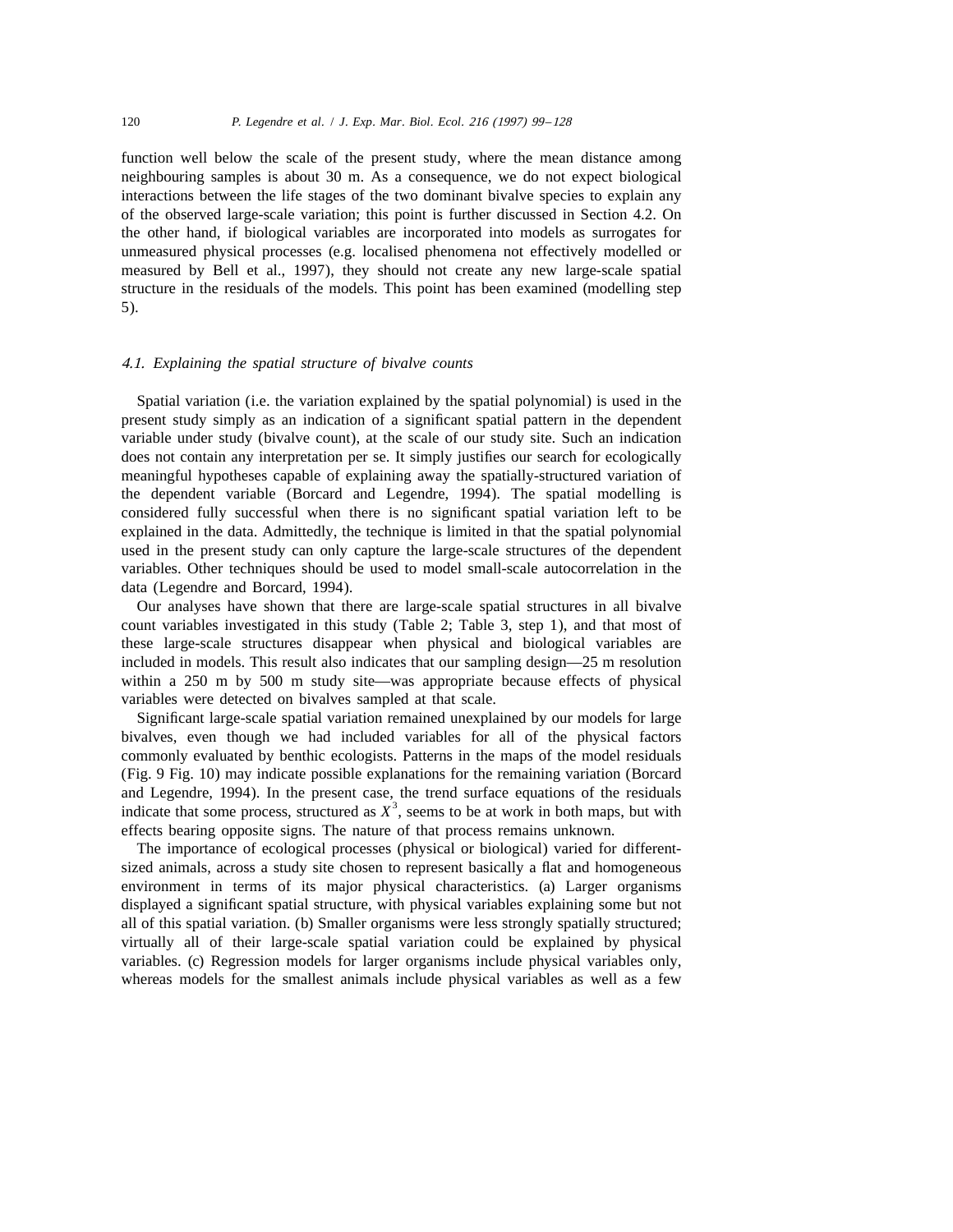

Fig. 9. Map of the spatial component model  $(-0.920 \text{ X}-7.914 \text{ XY}+23.854 \text{ X}^3)$  of *Macomona* $>15$  mm, 22 January. It corresponds to  $\Delta R^2$  in step 3 of Table 3. Compare to Fig. 4.

biological variables (other juveniles). The physical variables that are included in the regression models differ among size classes of a species and between species.

#### 4.2. *Biological interactions*

Interspecific interactions did not explain any of the spatial variation of the larger bivalves. The smallest size classes only (0.5–2.5 mm) responded significantly to interand intraspecific interactions amongst juveniles (Table 4). The significant interactions were positive, except between the smallest *Austrovenus* (0.5–2.5 mm) and slightly larger *Macomona* (2.5–4 mm). No avoidance of adults on the part of juveniles has been detected in these models, after the physical variables had been taken into account.



Fig. 10. Map of the spatial component model  $(-52.745 \text{ X}^3)$  of *Austrovenus* $>$ 10 mm, 22 January. It corresponds to  $\Delta R^2$  in step 3 of Table 3. The slight increase along the  $0-250$  m axis is because the sampling grid is not aligned with the easting (*X*) and northing (*Y*) geographic coordinates (Fig. 1). Compare to Fig. 6.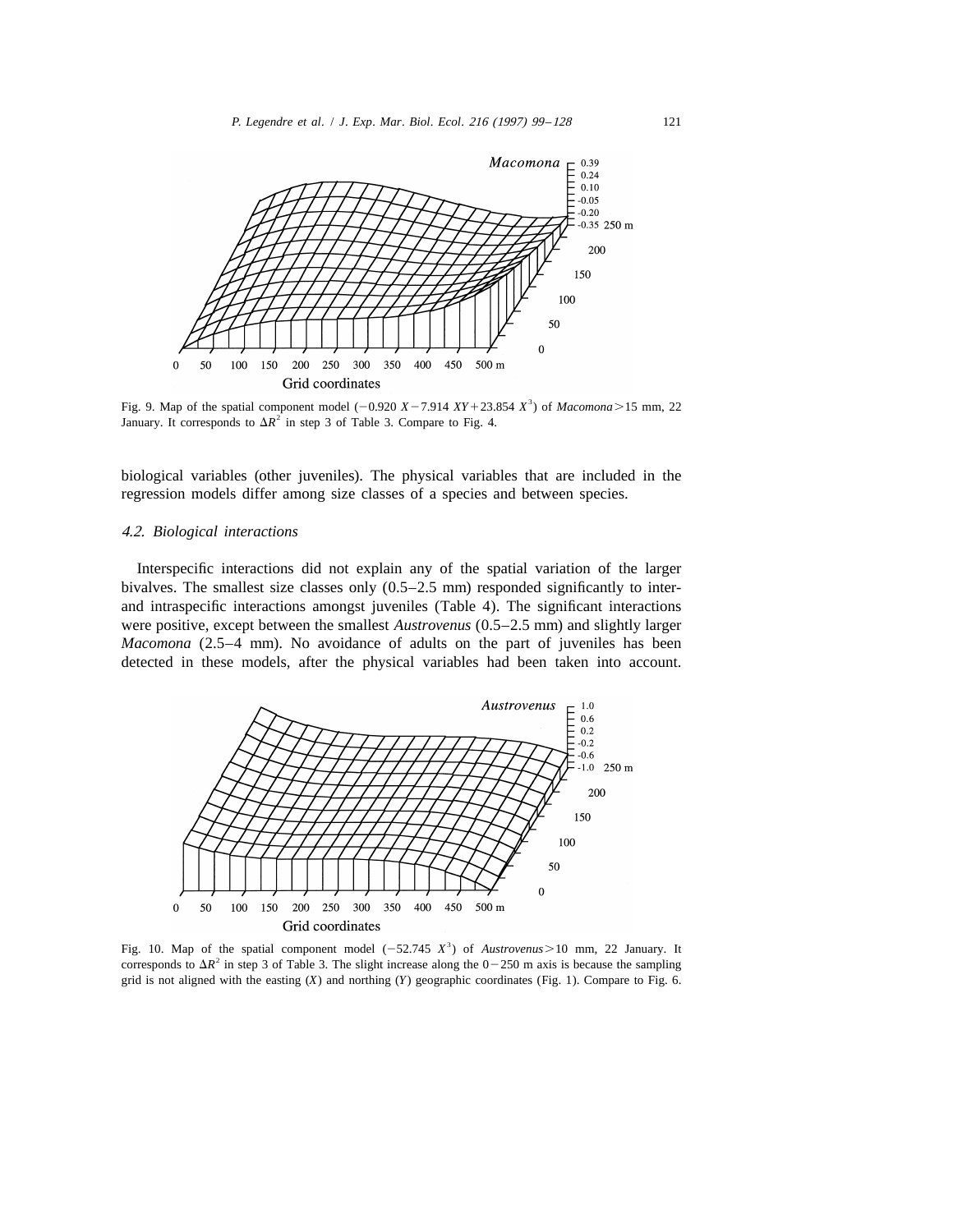Mechanisms for juvenile–juvenile interactions have been documented in some laboratory studies (Ahn et al., 1993), but these relationships may not mean that biological interactions actually took place; they may simply indicate that there were other unmeasured physical variables operating at this small scale, that caused the juveniles to deposit and settle where they were ultimately observed.

## 4.3. *How good are these models*?

The fraction of variation explained by the models (Table 3, right-hand column) ranges from 10 to 79%, with a mean value of about 33%. In other words, about 67% of the variation of bivalve counts was not spatially structured or explained by physical variables or interactions with other size classes. The unexplained variability (21 to 90%) found in all models suggests phenomena operating at smaller scales, or variability at the scale of the study site that cannot be expressed as a linear combination of the terms of the cubic trend-surface equation that we used to model large-scale structures, plus a fair amount of Poisson sampling error.

Predation by other species, such as waders (Cummings et al., 1997) and eagle rays (Hines et al., 1997) is a source of variation that we have not examined in this paper. The name of the embayment where this work has been carried out, *Manukau*, is a Maori word meaning ''wading birds'' (X, 1992), by reference to the waders that feed upon bivalves and other invertebrates. There were consistent patterns of variation in usage by shorebirds at the scale of sectors (larger than the study site). Effects at the scale of the study site were expected from previous studies of aggregative responses of shorebirds to natural variation at the scale of 100 m. Contrary to expectation, there were no increases in shorebird numbers or large increases in *Macomona* mortality due to oystercatchers (Cummings et al., 1997). There was no evidence that shorebirds contributed to the unexplained variance by substantially altering spatial variation in prey during the experiment.

It is the extreme size classes (largest and smallest) that were best explained by our models (last column of Table 3). For the largest animals, the physical variables played the most important role. For the  $0.5-2.5$  mm size classes, biological variables (that may be surrogates for other small-scale physical effects) explained 30 to 40% of the variation accounted for by the models. The patterns displayed by the smaller animals are both different from those of the larger animals, and much less spatially structured (Table 2 and Figs. 4–7).

## 4.4. *The physical variables*

Elevation and surrogate variables of hydrodynamic forces played a dominant role in our models. These variables may influence larval deposition, the subsequent transport of juveniles, and food supply. Physical factors together explained from 10% to about 70% of the variation found in the bivalve variables across the Wiroa Island study site. Physical variables derived from hydrodynamic modelling are surrogates for sediment transport, which is responsible for much of the post-larval dispersal. Grant et al. (1997)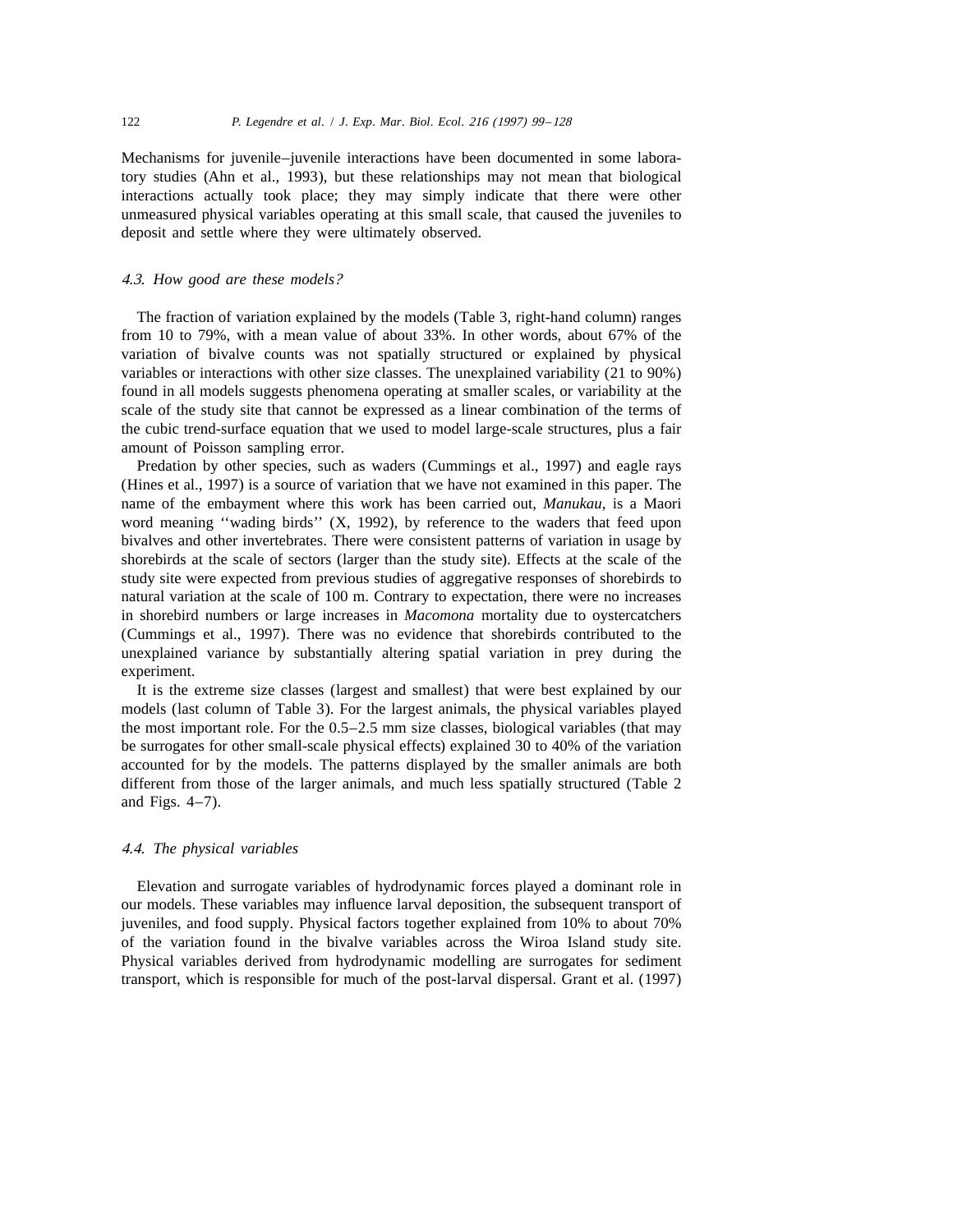clearly demonstrate that sediment transport is spatially and temporally variable. Sediment transport occurs under non-averaged conditions (e.g. high winds) and results from non-linear interaction between waves, tides, and topography.

In nine bivalve models, elevation was significant, sometimes with its square and cubic forms (Table 4); many of the bivalve variables showed significant relationships to a cubic polynomial function of elevation. In most cases, there was a positive partial<br>relationship with elevation, often with a negative relationship with elevation<sup>2</sup> and<br>positive with elevation<sup>3</sup>. Elevation controls the a variables that, in turn, may be important determinants of the distributions of the various bivalve size classes. The next most important variable, significant in eight models, was the percent of time the plot is covered by more than 20 cm water during spring tide. Even when the effects of the other variables, including elevation, had been controlled for, greater numbers of *Macomona* (all size classes) and *Austrovenus* (0.5–2.5 mm) were found in areas covered by water for longer (Table 4). Large *Austrovenus* ( $>10$  mm) followed the opposite trend.

The ebb and flood shear stress variables measure the transfer of momentum at the sediment interface under peak ebb- and flood-tide velocities during a mean tide. Flood stress made a significant contribution to five models, while ebb stress was significant only in two. Interestingly, Grant et al. (1997) also found more relationships between sediment transport and flood stress than ebb stress. Most size classes of both species were found in greater abundance where flood stress was higher. Small animals tended to avoid locations with higher values of shell hash (Table 4). The mechanism involved is unclear since shell hash is buried below the level where juveniles are found. The distribution of shell hash may be caused by the hydrodynamic processes that also influence the distribution of juveniles.

The SW and WSW wind-work variables were surrogates for work done on the beach by wind-driven waves coming from the predominant wind directions. These variables were only significant for the smallest *Austrovenus* (22 January), where they may be surrogates for other unmeasured variables related to elevation. On 22 January, winds were moderate from the NE, but a 15-knot SW wind had occurred on 19 January. On 16 February, there was a NE breeze up to 15 knots and nothing from the SW. Thus the modelled wind-wave variables do not perfectly reflect the recent history of the site. On any given date, recruits may be deposited on the sediment in a pattern determined by hydrodynamics; changes in the spatial distributions from one time period to another will depend on the species involved (Hewitt et al., in press).

Adults of *Austrovenus*, a facultative suspension feeder, occur in the upper 3 cm of sediment and should be more readily affected by water motion and by physical factors than large *Macomona* which live 7–10 cm below the sediment surface. This is precisely what our regression models have shown (larger  $R<sup>2</sup>$  for large *Austrovenus* in step 2 of Table 3).

#### 4.5. *Stability of the bivalve distribution patterns*

In agreement with the spatial models, principal component analysis suggests that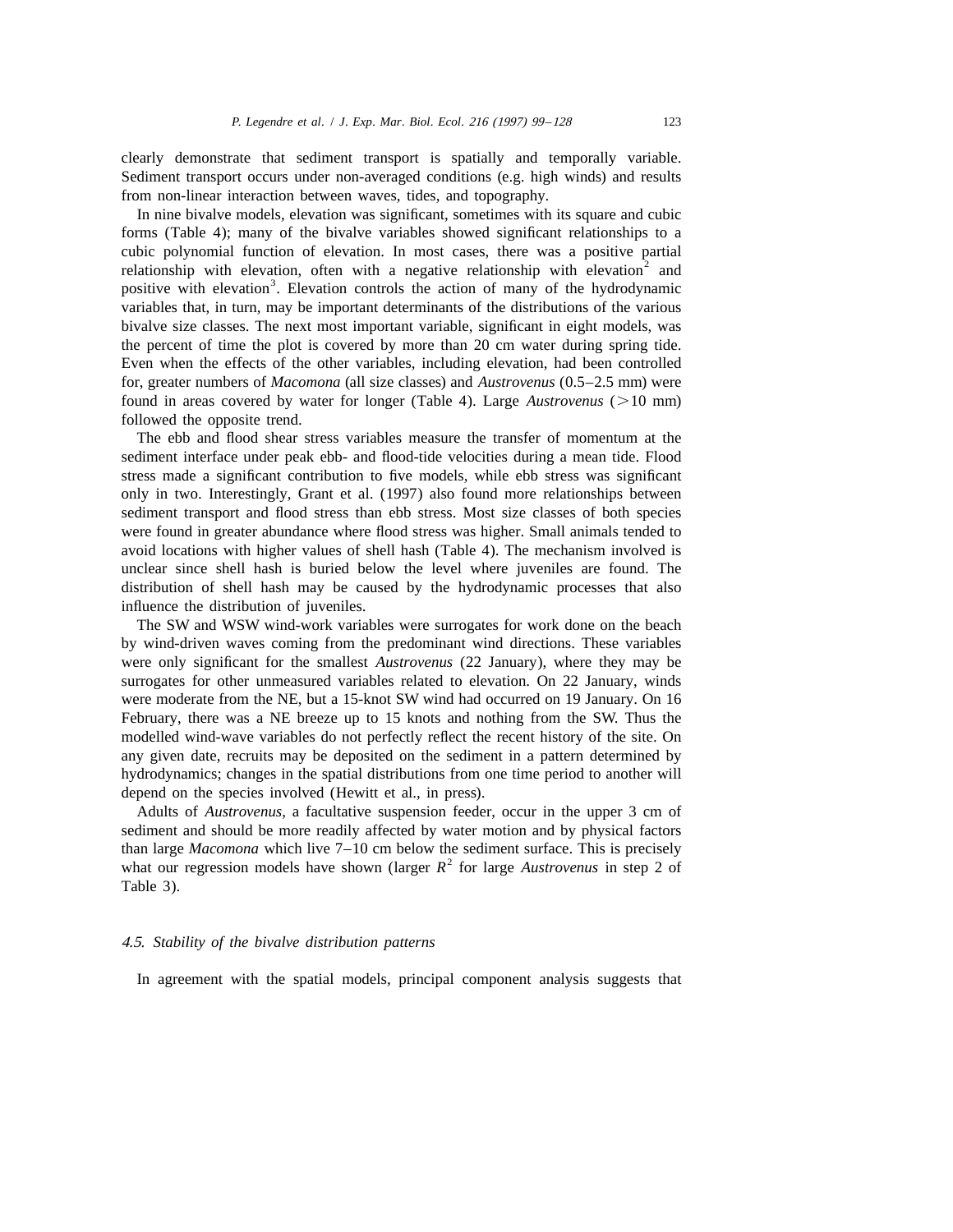small *Macomona* and *Austrovenus*  $(< 4$  mm) are controlled by similar processes, since they are found in the same region of the plane of the first two principal components. Large *Macomona* and *Austrovenus*  $(>10 \text{ mm})$  are found in opposite locations, indicating different distributions. Large individuals of each species clearly have the same distribution on both sampling dates, however (Fig. 8(b, c)). The distributions of intermediate-sized animals changed from 22 January to 16 February; *Macomona* (4–15 mm) retained the same mean density over the study site (26 animal $\cdot$ m<sup>-2</sup>) but changed positions (Fig. 8); conversely, the density of *Austrovenus* (4–10 mm) changed dramatically from 2 to 7 animal $\cdot$ m<sup>-2</sup>. These findings support the idea that physical processes are controlling the distribution of this size class.

Larger *Macomona* and *Austrovenus* are likely to have lived in the same vicinity for several years, given their restricted mobility as adults. Regardless of how a cohort of bivalves ended up inhabiting a given area, if they have been there for several years, their spatial distribution is a function (likely non-linear) of advection, predation, competition, etc., i.e. all the factors that could impact them over several years. Historical effects make it hard to dissect causative factors post hoc, especially compared to smaller bivalves whose spatial distributions are more likely to bear a close relationship with recent conditions. If those big bivalves arrived at a smaller size (quite likely, given reduced passive movement with size) then they will have gone through the same processes as the smaller ones, but a few years earlier. Thus we are comparing groups of bivalves with different histories. For that reason, the variables that are likely to determine the spatial distribution of larger bivalves in our models are those that remain constant or that represent an integration of physical and biological processes through time, while smaller bivalves are likely to respond to contemporaneous variables. Elevation, with its second and third powers, is the variable that dominates the models for larger animals; it can be seen as an integrated summary of hydrological events over several years.

The potential controlling variables used in this analysis were rarely linearly independent of one another, as is to be expected in any ecological system, and much of the initial effort in developing the spatial models involved variable selection. For the hydrodynamic variables it was necessary to use the results from modelling exercises; this procedure tends to smooth over extreme values that may be ecologically important and emphasise average conditions. We have shown that the spatial variation in different size classes of these bivalves may be related to a variety of ecological processes. The importance of physical or biological processes varied for different-sized animals, across a study site chosen to represent basically a flat and physically homogeneous environment. Our results emphasise the mobility of young bivalves. This mobile post-settlement phase corresponds to sizes<4 mm for *Macomona*, and probably even smaller for *Austrovenus* (Cummings et al., 1995; Commito et al., 1995b). As they grow, their spatial distributions slowly modify to adult patterns. However, in contrast to companion studies (Hewitt et al., 1997; Turner et al., 1997; Thrush et al., 1997a), we found no indication of adult-juvenile interactions *at the scale of our study site*. The use of averaged variables, which may not reflect recent site history, presents difficulties, particularly for the more mobile juvenile bivalves. Larger individuals are less mobile and integrate large-scale extrinsic environmental features over long time periods and are thus more suited to this type of analysis. Variability not explained by the spatial modelling suggests phenomena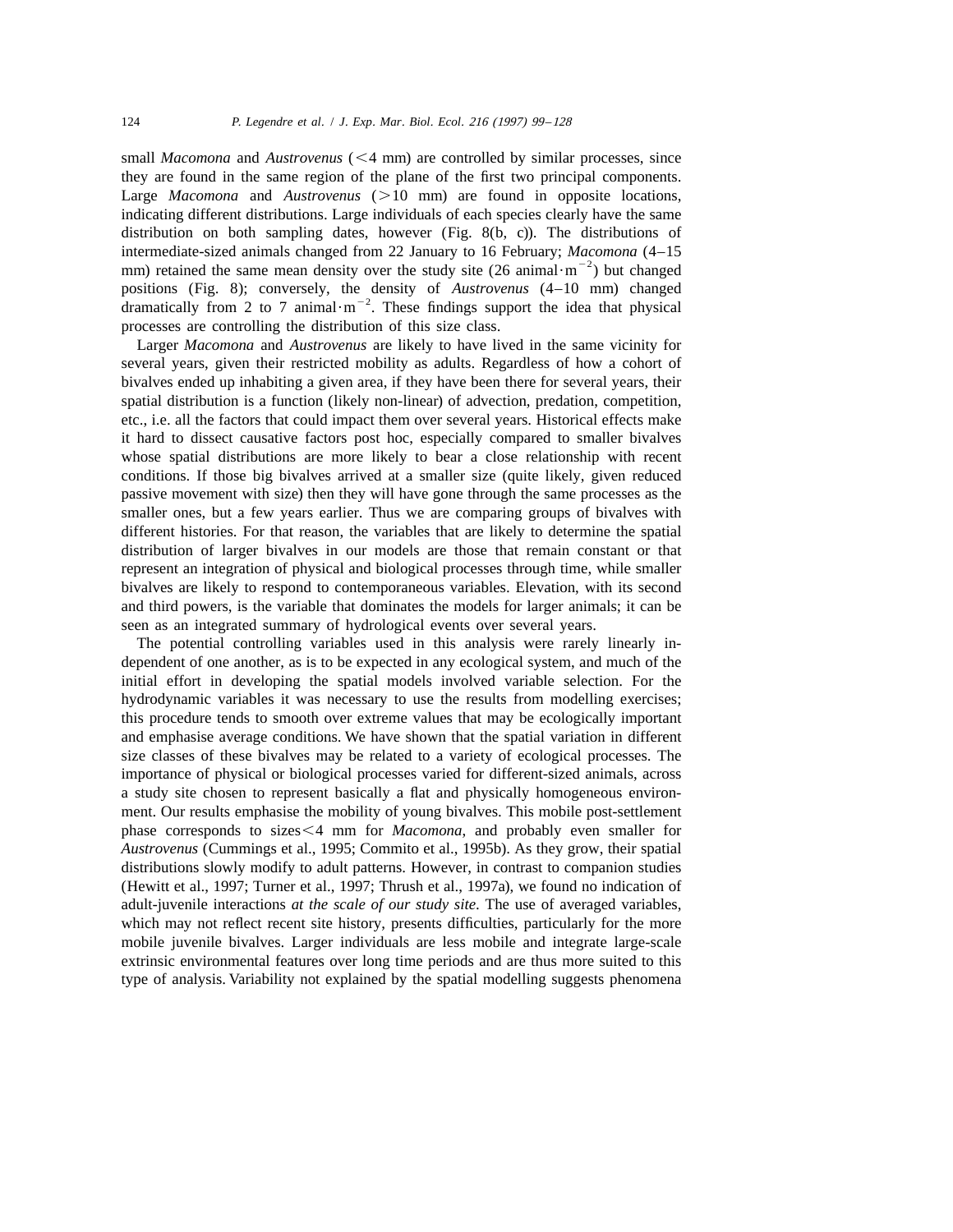operating at different scales, and the limitation of a linear combination of the terms of the trend-surface equations, notwithstanding the influence of random factors, local historical events, and processes operating on different temporal or spatial scales, that may all blur the picture.

## **Acknowledgements**

We are grateful to the other workshop participants, spouses and friends, who took part in the Wiroa grid study effort. Special thanks are due to Robert Bell (NIWA) and Roy Walters (US Geological Survey) who computed data files for several of the physical variables used in this paper, and checked their descriptions; and to M. J. Anderson (University of Sydney, NSW, Australia), R. N. Zajac (University of New Haven, Connecticut, USA) and K. R. Clarke (Plymouth Marine Laboratory, UK) for extensive comments on preliminary versions of the paper. We thank Auckland Airport Security for access to the study site. This research was made possible by support from NIWA-NSOF and FRST-CO1517.

## **Appendix A**

Two examples of spatial modelling (five steps) are presented to illustrate the process. The first example goes up to step 5 while the second stops at step 4 for lack of significance. Modelling step 1, using the spatial polynomial equation only, is reported in Table 2.

1. *Macomona* 0.5–2.5 mm, 22 January, *n*=199<br>Step 2: Physical variables alone:  $R^2 = 0.2234$ , *p*<0.0001.  $\hat{y} = -108.860 - 0.069$ Shell hash $+23.093$  Elevation $+0.044$  Ebb stress $+0.688$  Flood stress $+107.187$ 

">20 cm water" Step 3: Adding the spatial to the physical variables: no term significant. *R*<sup>2</sup> for 9 terms of spatial polynomial=0.24662;  $\Delta R^2$ =0.02325.

Step 4: Physical and species variables: attempt to incorporate all the other bivalve counts of 22.01:  $R^2 = 0.3785$ ,  $p < 0.0001$ ;  $\Delta R^2 = 0.1551$ , partial  $F = 14.63917$ . *p*<0.0001. 0.406 "*Macomona* 2.5–4 mm" + 0.237 "*Austrovenus* 2.5–4 mm" + 0.441 ''*Austrovenus* 0.5–2.5 mm''

Step 5: Adding the spatial to the physical and biological variables: no term significant. *R*<sup>2</sup> for 9 terms of spatial polynomial=0.41045;  $\Delta R$ <sup>2</sup>=0.03199.

2. Austrovenus > 10 mm, 16 February,  $n = 31$ <br>Step 2: Physical variables alone:  $R^2 = 0.6872$ ,  $p < 0.0001$ .  $\hat{y} = 7283.651 - 3189.735$ <br>Elevation + 856.812 Elevation<sup>2</sup> - 122.907 Elevation<sup>3</sup> - 6321.219 "> 20 cm water"<br>Ste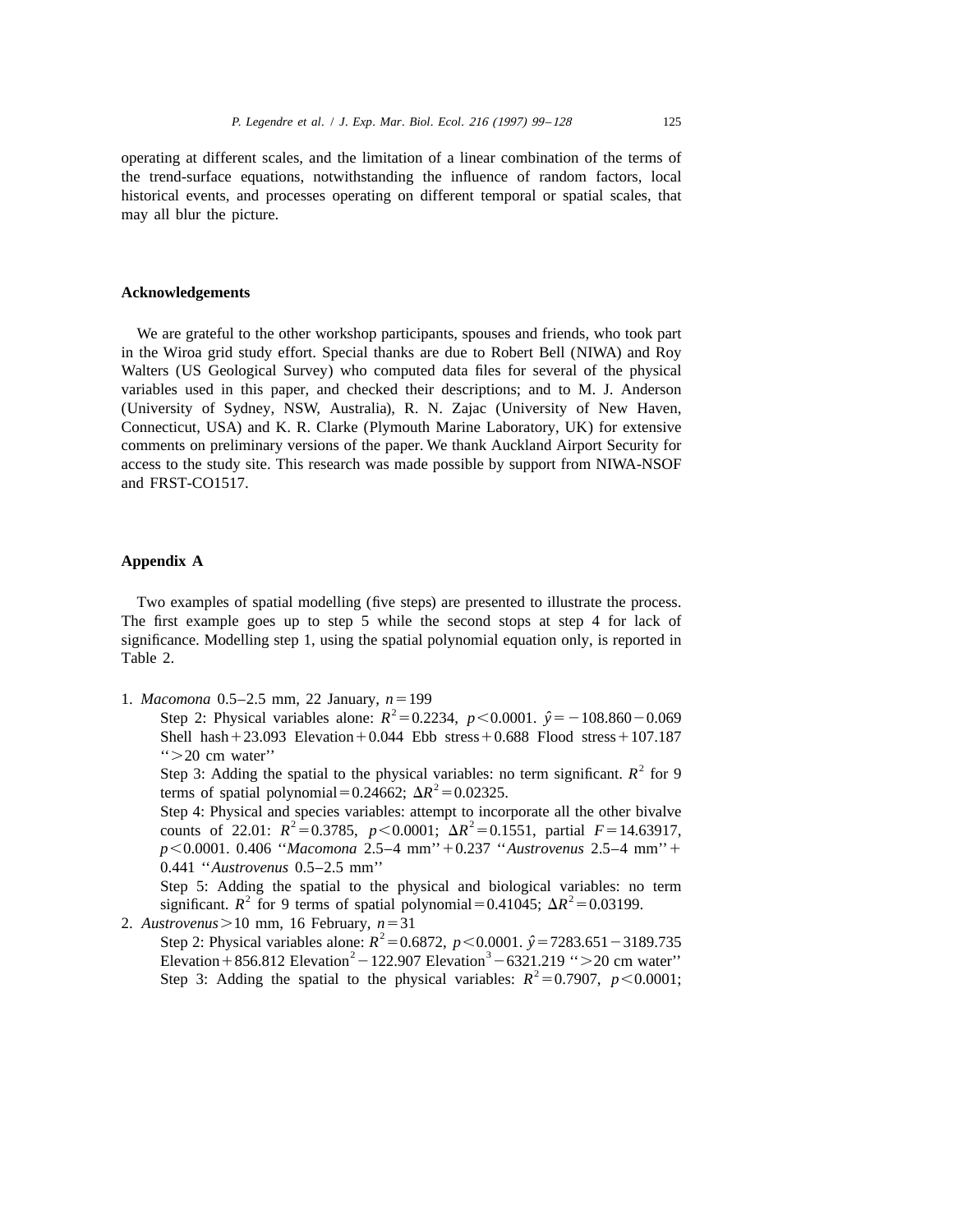$\Delta R^2$  = 0.1036, partial *F* = 5.93721, *p* = 0.0080. Spatial variables (*X*, *Y* geographic coordinates) added to the model: 40.725 *X*<sup>2</sup> - 71.248 *XY* 

Step 4: Physical and species variables: attempt to incorporate "*Macomona*>15 mm" of 16.02 in the equation: not significant.

#### **References**

- Ahn, I.-Y., Lopez, G., Malouf, R., 1993. Effects of the gem clam *Gemma gemma* on the early post-settlement emigration, growth and survival of the hard clam *Merceneria merceneria*. Mar. Ecol. Prog. Ser. 99, 61–70.
- Allen, T.F.H., Starr, T.B., 1982. Hierarchy—Perspectives for Ecological Complexity. University of Chicago Press, Chicago, Illinois, USA, 310 p.
- Amanieu, M., Legendre, P., Troussellier, M., Frisoni, G.-F., 1989. Le programme Écothau: théorie écologique et base de la modelisation. Oceanologica Acta 12, 189–199. ´
- Bell, R.G., Hume, T.M., Dolphin, T.J., Green, M.O., Walters, R.A., 1997. Characterisation of physical environmental factors on an intertidal sandflat, Manukau Harbour. New Zealand. J. Exp. Mar. Biol. Ecol. 216 (1–2), 11–31.
- Borcard, D., Legendre, P., Drapeau, P., 1992. Partialling out the spatial component of ecological variation. Ecology 73, 1045–1055.
- Borcard, D., Legendre, P., 1994. Environmental control and spatial structure in ecological communities: an example using Oribatid mites (Acari Oribatei). Envir. Ecol. Stat. 1, 37–53.
- Burrough, P.A., 1987. Spatial aspects of ecological data. In: Jongman, R.H.G., ter Braak, C.J.F., van Tongeren, O.F.R. (Eds.), Data Analysis in Community and Landscape Ecology. Centre for Agricultural Publishing and Documentation (Pudoc), Wageningen, The Netherlands, pp. 213–251.
- Butman, C.A., 1987. Larval settlement of soft-sediment invertebrates: The spatial scales of pattern explained by active habitat selection and the emerging role of hydrological processes. Oceanogr. Mar. Biol. Ann. Rev. 25, 113–165.
- Cliff, A.D., Ord, J.K., 1981. Spatial Processes: Models and Applications. Pion Limited, London, 266 pp.
- Commito, J.A., Currier, C.A., Kane, L.R., Reinsel, K.A., Ulm, I.M., 1995. Dispersal dynamics of the bivalve *Gemma gemma* in a patchy environment. Ecol. Monogr. 65, 1–20.
- Commito, J.A., Thrush, S.F., Pridmore, R.D., Hewitt, J.E., Cummings, V.J., 1995. Dispersal dynamics in a wind-driven benthic system. Limnol. Oceanogr. 40, 1513–1518.
- Cummings, V.J., Pridmore, R.D., Thrush, S.F., Hewitt, J.E., 1993. Emergence and floating behaviours of post-settlement juveniles of *Macomona liliana* (Bivalvia: Tellinacea). Mar. Behav. Physiol. 24, 25–32.
- Cummings, V.J., Pridmore, R.D., Thrush, S.F., Hewitt, J.E., 1995. Post-settlement movement by intertidal benthic macroinvertebrates: do common New Zealand species drift in the water column? N.Z. J. Mar. Freshwat. Res. 29, 59–67.
- Cummings, V.J., Schneider, D.C., Wilkinson, M.R., 1997. Multiscale experimental analysis of aggregative responses of mobile predators to infaunal prey. J. Exp. Mar. Biol. Ecol. 216 (1–2), 211–227.
- Dutilleul, P., Legendre, P., 1993. Spatial heterogeneity against heteroscedasticity: an ecological paradigm versus a statistical concept. Oikos 66, 152–171.
- Emerson, C.W., Grant, J., 1992. The control of soft-shell clam (*Mya arenaria*) recruitment on intertidal sandflats by bedload sediment transport. Limnol. Oceanogr. 36, 1288–1300.
- Ertman, S.C., Jumars, P.A., 1988. Effects of bivalve siphonal currents on the settlement of inert particles and larvae. J. Mar. Res. 46, 797–813.
- Grant, J., Turner, S.J., Legendre, P., Hume, T.M., Bell, R.G., 1997. Patterns of sediment reworking and transport over small spatial scales on an intertidal sandflat, Manukau Harbour. New Zealand. J. Exp. Mar. Biol. Ecol. 216 (1–2), 33–50.
- Grant, W.D., Madsen, O.S., 1979. Combined wave and current interaction with a rough bottom. J. Geophys. Res. 84, 1797–1808.
- Haining, R., 1990. Spatial Data Analysis in the Social and Environmental Sciences. Cambridge University Press, Cambridge,  $xxi + 409$  pp.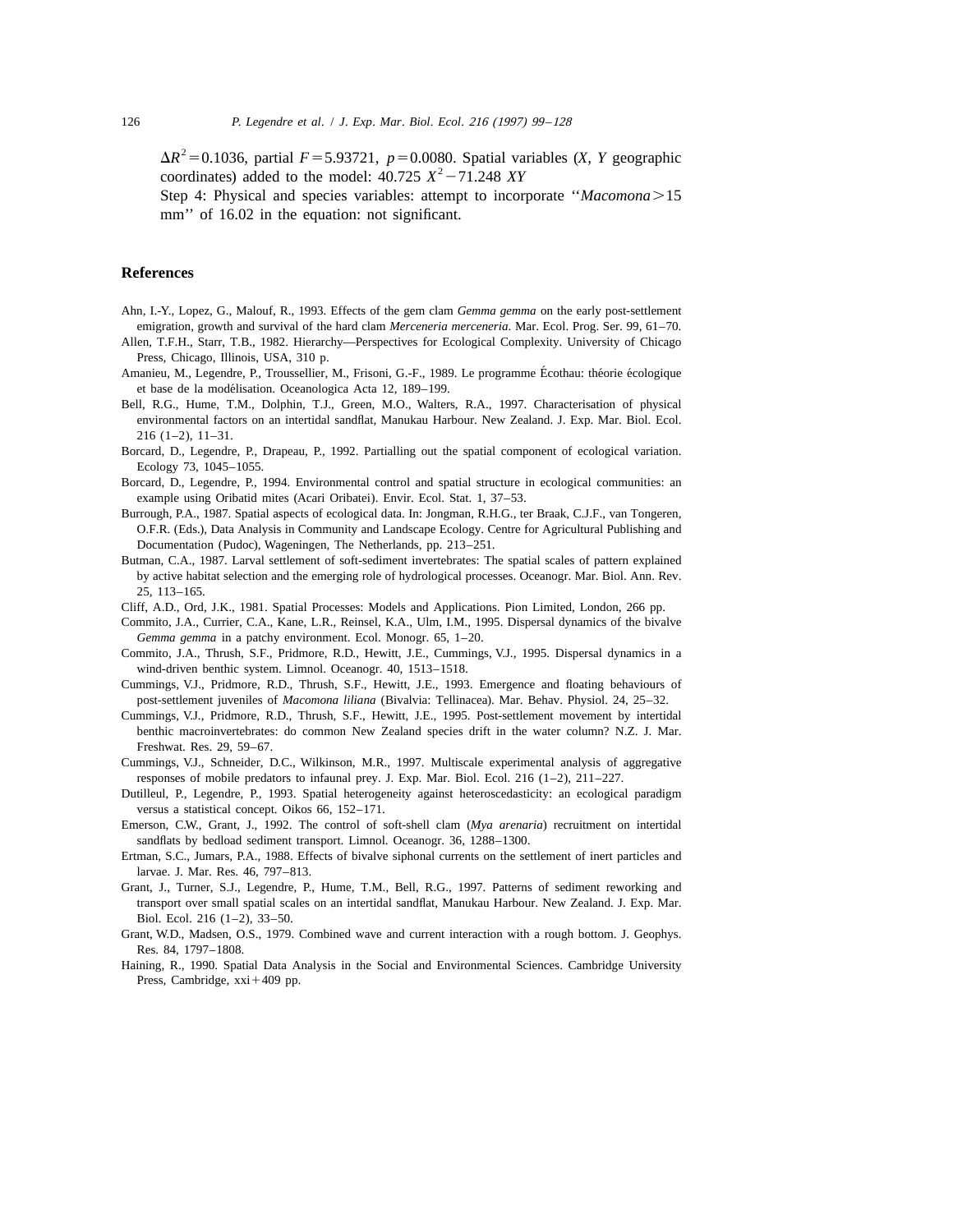- Haury, L.R., McGowan, J.A., Wiebe, P.H., 1978. Patterns and processes in the time-space scales of plankton distributions. In: Steele, J.H. (Eds.), Spatial Pattern in Plankton Communities. Plenum Press, New York, pp. 277–327.
- He, F., Legendre, P., Bellehumeur, C., LaFrankie, J.V., 1994. Diversity pattern and spatial scale: a study of a tropical rain forest of Malaysia. Envir. Ecol. Stat. 1, 265–286.
- Hewitt, J.E., Pridmore, R.D., Thrush, S.F., Cummings, V.J., in press. Assessing the short-term variability of spatial patterns of macrobenthos in a dynamic estuarine system. Limnol. Oceanogr.
- Hewitt, J.E., Legendre, P., McArdle, B.H., Thrush, S.F., Bellehumeur, C., Lawrie, S.M., 1997. Identifying relationships between adult and juvenile bivalves at different spatial scales. J. Exp. Mar. Biol. Ecol. 216  $(1-2)$ , 77-98.
- Hines, A.H., Whitlatch, R.B., Thrush, S.F., Hewitt, J.E., Cummings, V.J., Dayton, P.K., Legendre, P., 1997. Nonlinear foraging response of a large marine predator to benthic prey: eagle ray pits and bivalves in a New Zealand sandflat. J. Exp. Mar. Biol. Ecol. 216 (1–2), 191–210.
- Isaaks, E.H., Srivastava, R.M., 1989. Applied Geostatistics. Oxford University Press, New York, xix+561 pp.
- Legendre, L., Legendre, P., 1983. Numerical Ecology. Elsevier Scientific Publ. Co., Amsterdam, The Netherlands,  $xvi + 419$  pp.
- Legendre, P., 1990. Quantitative methods and biogeographic analysis. In: Garbary, D.J., South, R.G. (Eds.), Evolutionary Biogeography of the Marine Algae of the North Atlantic. NATO ASI Series, G 22, Springer–Verlag, Berlin, pp. 9–34.
- Legendre, P., Fortin, M.-J., 1989. Spatial pattern and ecological analysis. Vegetatio 80, 107–138.
- Legendre, P., Borcard, D., 1994. Rejoinder. Envir. Ecol. Stat. 1, 57–61.
- Legendre, P., Legendre, L., 1997. Numerical Ecology, 2nd English ed. Elsevier, Oxford.
- Legendre, P., McArdle, B.H., 1997. Comparison of surfaces. Oceanologica Acta 20, 27–41.
- Luckenbach, M.W., 1984. Settlement and early post-settlement survival in the recruitment of *Mulinia lateralis* (Bivalvia). Mar. Ecol. Prog. Ser. 17, 245–250.
- Monismith, S.G., Koseff, J.R., Thompson, J.K., O'Riordan, C.A., Nepf, H.M., 1990. A study of model bivalve siphonal currents. Limnol. Oceanogr. 35, 680–696.
- Oden, N.L., 1984. Assessing the significance of a spatial correlogram. Geographical Analysis 16, 1–16.
- O'Riordan, C.A., Monismith, S.G., Koseff, J.R., 1993. A study of concentration boundary-layer formation over a bed of model bivalves. Limnol. Oceanogr. 38, 1712–1729.
- Ripley, B.D, 1981. Spatial Statistics. John Wiley and Sons, New York,  $x+252$  pp.
- Roegner, C., Andre, A., Lindegarth, M., Eckman, J.E., Grant, J., 1995. Transport of recently settled soft-shell clams (*Mya arenaria* L.) in laboratory flume flow. J. Exp. Mar. Biol. Ecol. 187, 13–26.
- Schneider, D.C., 1987. Patch structure of benthic populations on an intertidal sandflat. Oceanologica Acta 10, 469–473.
- Schneider, D.C., 1994. Quantitative Ecology: Spatial and Temoral Scaling. Academic Press, San Diego,  $xy + 395$  pp.
- Snelgrove, P.V.R., 1994. Hydrodynamic enhancement of invertebrate larval settlement in microdepositional environments: colonization tray experiments in a muddy habitat. J. Exp. Mar. Biol. Ecol. 176, 149–166.
- Snelgrove, P.V.R., Butman, C.A., 1994. Animal-sediment relationships revisited: cause versus effect. Oceanogr. Mar. Biol. Ann. Rev. 32, 111–177.
- Sokal, R.R., Oden, N.L., 1978. Spatial autocorrelation in biology. 1. Methodology. Biol. J. Linnean Soc. 10, 199–228.
- Stommel, H., 1963. Varieties of oceanographic experience. Science 139, 572–576.
- Student [W.S. Gosset], 1914. The elimination of spurious correlation due to position in time and space, Biometrika, 10, 179–180.
- Thrush, S.F., Pridmore, R.D., Hewitt, J.E., Cummings, V.J., 1992. Adult infauna as facilitators of colonization on intertidal sandflats. J. Exp. Mar. Biol. Ecol. 159, 253–265.
- Thrush, S.F., Pridmore, R.D., Hewitt, J.E., Cummings, V.J., 1994. The importance of predators on a sandflat: interplay between seasonal changes in prey densities and predator effects. Mar. Ecol. Prog. Ser. 107, 211–222.
- Thrush, S.F., Hewitt, J.E., Pridmore, R.D., Cummings, V.J., 1996. Adult/juvenile interactions of infaunal bivalves: contrasting outcomes in different habitats. Mar. Ecol. Prog. Ser. 132, 83–92.